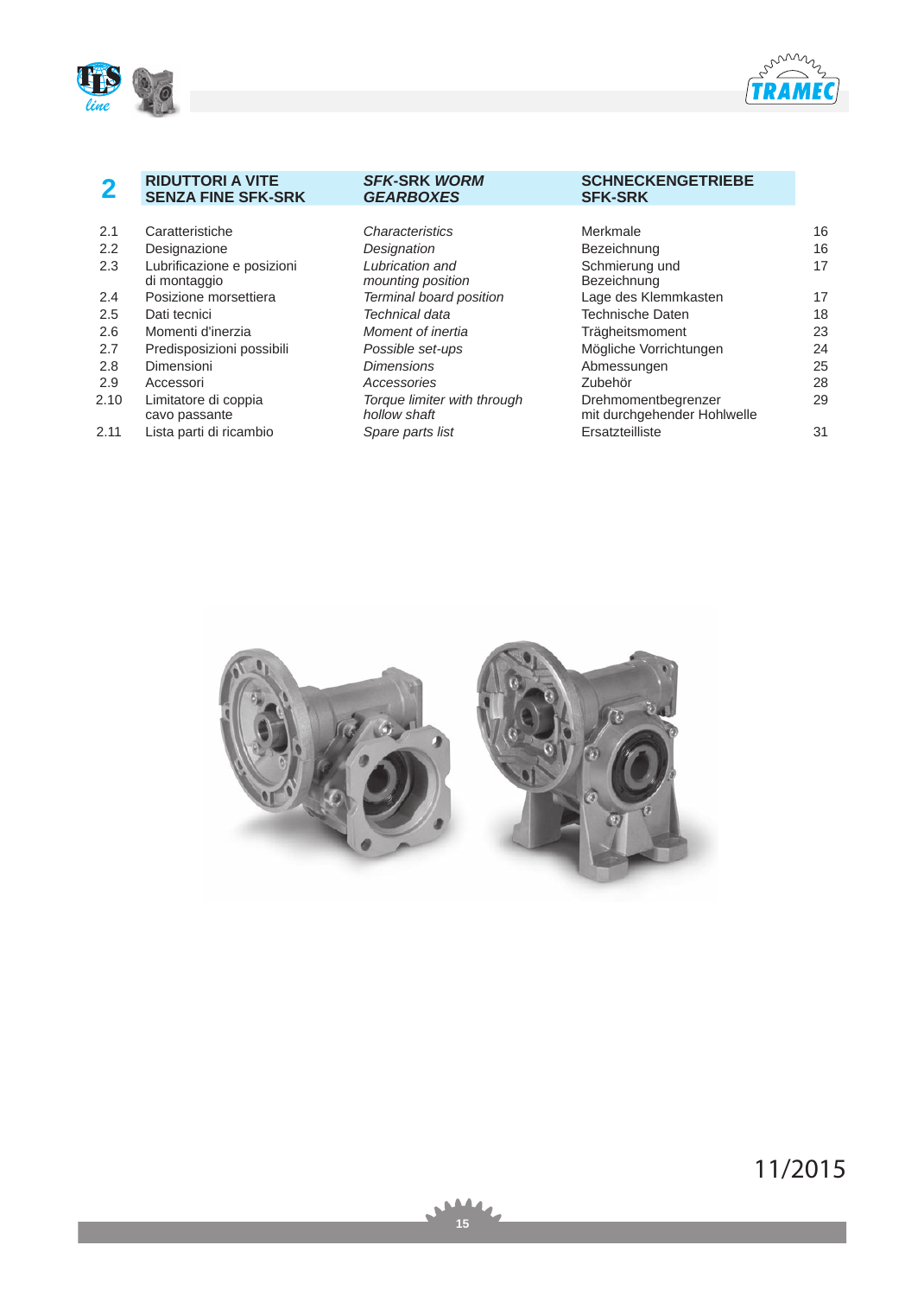

### 2.1 **Caratteristiche**

I riduttori della serie a vite senza fine SFK - SRK si presentano estremamente leggeri grazie alla forma compatta e la carcassa realizzata in alluminio pressofuso. La serie presenta una svariata possibilità di versioni, con e senza piedi e con numerosi accessori che la rendono più versatile nell'impiego delle più svariate tipologie di applicazioni.

La vite senza fine è in acciaio legato cementato-temprato ed è rettificata. La corona ha mozzo in ghisa con riporto di fusione in bronzo.

# **2 SFK - SRK** *line*

### *2.1 Characteristics*

*The SFK - SRK worm gearboxes are extremely light thanks to the compact shape of the housing made of cast aluminum. This series features a wide range of versions, with and without feet, with numerous accessories which make it extremely versatile for utilization in various applications.* 

*The worm shaft is ground and is made of hardened-casehardened compound steel.*

*The worm wheel features a cast iron hub with bronze casting.* 

### 2.1 **Merkmale**

Die Schneckengetriebe der SFK - SRK Serie sind äußerst leicht dank der kompakten Form des Gehauses aus Aluminiumguss. Die Serie bietet verschiedene Versionen mit und ohne Füße sowie zahlreiche Zubehörteile an, was zur vielseitigen Anwendbarkeit der Getriebe in vielerlei Applikationen dient.

Die Schneckenwelle ist aus legierten gehärteten Einsatzstahl und ist geschliffen. Der Zahnkranz verfügt über eine Nabe aus Gusseisen mit Schmelzeneinsatz aus Bronze.





**SFK..A\_ SRK..A\_**





**SFK..P\_ SRK..P\_** **SFK..F\_S SRK..F\_S**





ne la versione.







**16**

△



Bei der Bestellung immer die Bauform angeben. Specificare sempre in fase di ordinazio- *Specify the version when ordering.*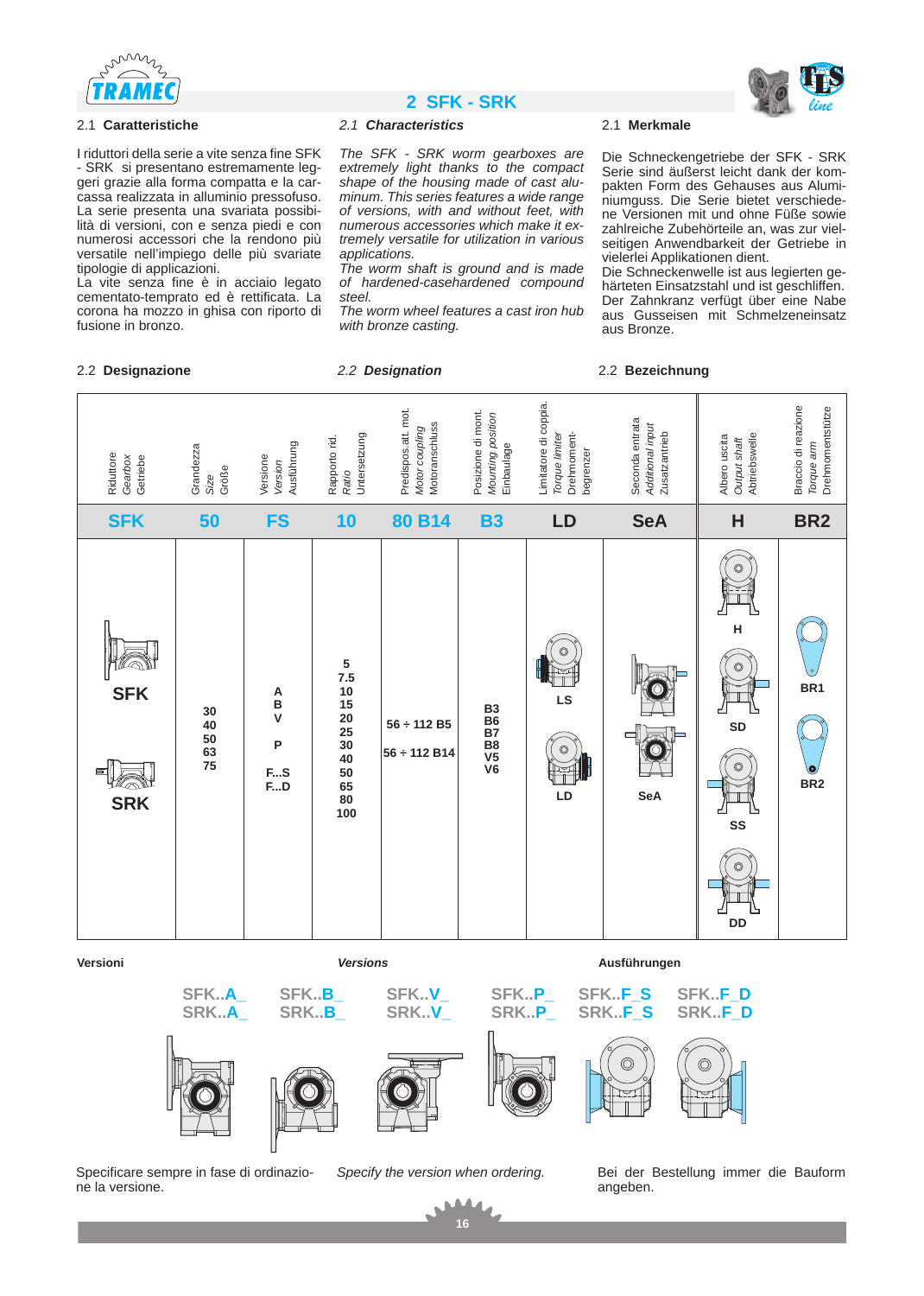



Riduttori a vite senza fine SFK - SRK sono forniti tutti e sempre completi di lubrificante sintetico a base PAG con classe di viscosità ISO 320.

Nei corpi in alluminio 30, 40, 50, 63, 75 è presente un solo tappo di riempimento olio.

Quantità di lubrificante (litri) *Lubricant quantity (liters)* Schmiermittelmenge (Liter)

# *line* **2 SFK - SRK**

## *2.3 Lubrication*

SFK - SRK worm gearboxes are supplied with PAG synthetic lubricant featuring an ISO 320 viscosity class. *Aluminium housings size 30, 40, 50, 63 and 75 have one filling plug only.*

2.3 **Schmierung**

SFK - SRK Schneckengetriebe werden mit PAG synthetischen Schmierstoff Viskositätsklasse ISO 320 geliefert. Gehäuse aus Alumiunium Größe 30, 40, 50, 63 und 75 verfügen nur über eine Einfüllschraube.

| <b>SFK</b><br><b>SRK</b> | <b>B3</b> | <b>B6-B7</b> | <b>B8</b> | $V5-V6$ |  |  |  |  |  |  |
|--------------------------|-----------|--------------|-----------|---------|--|--|--|--|--|--|
| 30                       |           | 0.015        |           |         |  |  |  |  |  |  |
| 40                       |           |              | 0.040     |         |  |  |  |  |  |  |
| 50                       |           |              | 0.080     |         |  |  |  |  |  |  |
| 63                       |           | 0.160        |           |         |  |  |  |  |  |  |
| 75                       | 0.260     |              |           |         |  |  |  |  |  |  |

Posizioni di montaggio **Mounting positions** Bezeichnung **B3 B6 B7 B8 V5 V6**

2.4 **Posizione morsettiera** *2.4 Terminal board position* 2.4 **Lage des Klemmkasten**



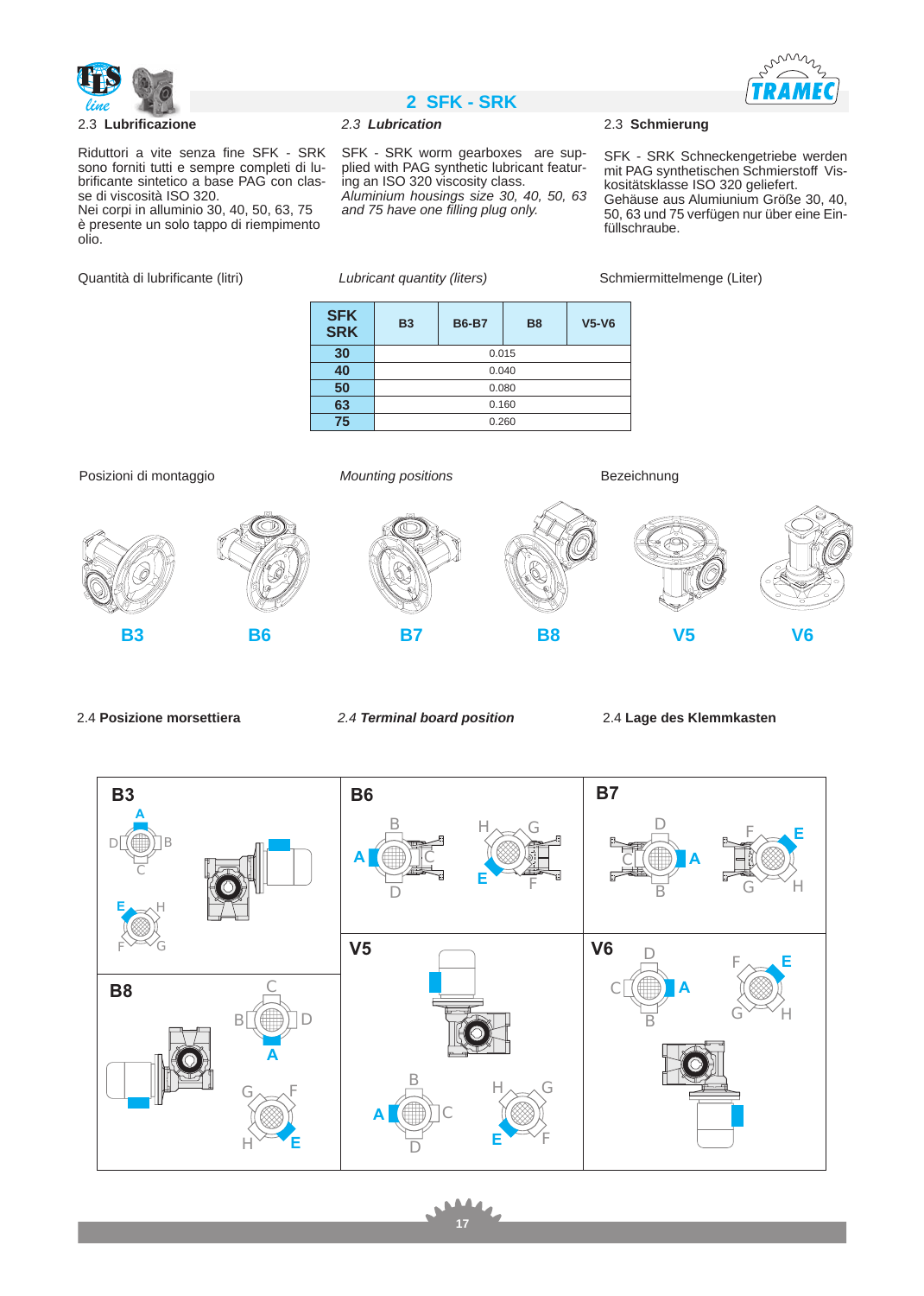





| 2.5 Dati tecnici |         |                |                | 2.5 Technical data |            |           |            | 2.5 Technische Daten |            |           |          |  |
|------------------|---------|----------------|----------------|--------------------|------------|-----------|------------|----------------------|------------|-----------|----------|--|
|                  |         | $n_1 = 2800$   |                |                    | <b>SFK</b> |           |            |                      | <b>SRK</b> |           |          |  |
|                  | $i_{n}$ | n <sub>2</sub> | T <sub>2</sub> | $P_1$              | FS'        | input IEC |            | $T_{2M}$             | P          | <b>Rd</b> | $P_{t0}$ |  |
|                  |         | $[min-1]$      | [Nm]           | [kW]               |            | <b>B5</b> | <b>B14</b> | [Nm]                 | [kW]       |           |          |  |
|                  | 5       | 560            | 5.6            | 0.37               | 2.5        |           |            | 14                   | 0.92       | 0.89      |          |  |
| 30               | 7.5     | 373            | 8              | 0.37               | 2.0        |           |            | 16                   | 0.72       | 0.86      |          |  |
|                  | 10      | 280            | 11             | 0.37               | 1.5        |           |            | 16                   | 0.56       | 0.84      |          |  |
|                  | 15      | 187            | 15             | 0.37               | 1.1        |           |            | 17                   | 0.41       | 0.81      |          |  |
|                  | 20      | 140            | 13             | 0.25               | 1.2        | 63<br>56  | 15         | 0.29                 | 0.76       |           |          |  |
|                  | 25      | 112            | 16             | 0.25               | 1.0        |           |            | 16                   | 0.25       | 0.74      |          |  |
|                  | 30      | 93             | 13             | 0.18               | 1.0        |           |            | 13                   | 0.18       | 0.71      |          |  |
|                  | 40      | 70             | 16             | 0.18               | 1.0        |           |            | 16                   | 0.18       | 0.65      |          |  |
| <b>Rg</b><br>1.2 | 50      | 56             | 14             | 0.13               | 1.1        |           |            | 15                   | 0.14       | 0.62      |          |  |
|                  | 65      | 43             | 17             | 0.13               | 1.0        |           |            | 17                   | 0.13       | 0.57      |          |  |
|                  | 80      | 35             | 13             | 0.09               | 1.0        |           | 56         | 13                   | 0.09       | 0.54      |          |  |
|                  | 100     | 28             | 16             | 0.09               | 0.8        |           |            |                      | 0.07       | 0.52      |          |  |

|     |         | $n_1 = 1400$                |                        |               | <b>SFK</b> |                        |            |                  |           | <b>SRK</b> |          |
|-----|---------|-----------------------------|------------------------|---------------|------------|------------------------|------------|------------------|-----------|------------|----------|
|     | $i_{n}$ | n <sub>2</sub><br>$[min-1]$ | T <sub>2</sub><br>[Nm] | $P_1$<br>[kW] | FS'        | input IEC<br><b>B5</b> | <b>B14</b> | $T_{2M}$<br>[Nm] | P<br>[kW] | <b>Rd</b>  | $P_{t0}$ |
|     | 5       | 280                         | 6.5                    | 0.22          | 2.9        |                        |            | 19               | 0.64      | 0.87       | 0.40     |
| 30  | 7.5     | 187                         | 9                      | 0.22          | 2.2        |                        |            | 21               | 0.49      | 0.84       | 0.40     |
|     | 10      | 140                         | 12                     | 1.8<br>0.22   |            |                        | 22         | 0.40             | 0.82      | 0.40       |          |
|     | 15      | 93                          | 17                     | 0.22          | 1.3        |                        |            | 22               | 0.28      | 0.77       | 0.30     |
|     | 20      | 70                          | 18                     | 0.18          | 1.1        | 63<br>56               |            | 19               | 0.19      | 0.72       | 0.20     |
|     | 25      | 56                          | 15                     | 0.13          | 1.1        |                        |            | 21               | 0.18      | 0.69       | 0.20     |
|     | 30      | 47                          | 18                     | 0.13          | 1.4        |                        |            | 20               | 0.15      | 0.66       | 0.20     |
|     | 40      | 35                          | 14                     | 0.09          | 1.4        |                        |            | 21               | 0.13      | 0.59       | 0.20     |
| Kg  | 50      | 28                          | 17                     | 0.09          | 1.1        | 56                     |            | 19               | 0.10      | 0.55       | 0.20     |
| 1.2 | 65      | 22                          | 14                     | 0.06          | 1.3        |                        |            | 20               | 0.09      | 0.51       | 0.10     |
|     | 80      | 18                          | 16                     | 0.06          | 1.1        |                        |            | 17               | 0.06      | 0.48       | 0.10     |
|     | 100     | 14                          | 18                     | 0.06          | 0.8        |                        |            | 14               | 0.05      | 0.45       | 0.10     |

|     |         | $n_1 = 900$                 |                        |               | <b>SFK</b> |                        |            | <b>SRK</b>       |           |           |          |  |  |
|-----|---------|-----------------------------|------------------------|---------------|------------|------------------------|------------|------------------|-----------|-----------|----------|--|--|
|     | $i_{n}$ | n <sub>2</sub><br>$[min-1]$ | T <sub>2</sub><br>[Nm] | $P_1$<br>[kW] | FS'        | input IEC<br><b>B5</b> | <b>B14</b> | $T_{2M}$<br>[Nm] | P<br>[kW] | <b>Rd</b> | $P_{t0}$ |  |  |
|     | 5       | 180                         | 5.9                    | 0.13          | 3.9        |                        |            | 23               | 0.51      | 0.85      |          |  |  |
| 30  | 7.5     | 120                         | 9                      | 0.13          | 2.9        |                        |            | 25               | 0.38      | 0.82      |          |  |  |
|     | 10      | 90                          | 11                     | 0.13          | 2.3        |                        |            | 25               | 0.30      | 0.80      |          |  |  |
|     | 15      | 60                          | 15                     | 0.13          | 1.6        |                        | 63         |                  | 0.21      | 0.75      |          |  |  |
|     | 20      | 45                          | 19                     | 0.13          | 1.2        | 56                     |            | 22               | 0.15      | 0.69      |          |  |  |
|     | 25      | 36                          | 23                     | 0.13          | 1.1        |                        |            | 24               | 0.14      | 0.66      |          |  |  |
|     | 30      | 30                          | 18                     | 0.09          | 1.2        |                        |            | 21               | 0.10      | 0.63      |          |  |  |
|     | 40      | 23                          | 21                     | 0.09          | 1.1        |                        |            | 24               | 0.10      | 0.55      |          |  |  |
| kg  | 50      | 18                          | 16                     | 0.06          | 1.3        |                        |            | 21               | 0.08      | 0.52      |          |  |  |
| 1.2 | 65      | 14                          | 20                     | 0.06          | 1.1        |                        |            | 22               | 0.07      | 0.48      |          |  |  |
|     | 80      | 11                          | 11                     | 0.03          | 1.7        |                        | 56         | 19               | 0.05      | 0.44      |          |  |  |
|     | 100     | 9<br>13<br>0.03             |                        | 1.1           |            |                        | 15         | 0.03             | 0.42      |           |          |  |  |

|     |                         | $n_1 = 500$                 |                        |               | <b>SFK</b> |                                      | <b>SRK</b>       |           |           |          |  |  |
|-----|-------------------------|-----------------------------|------------------------|---------------|------------|--------------------------------------|------------------|-----------|-----------|----------|--|--|
|     | $\mathbf{i}_\mathsf{n}$ | n <sub>2</sub><br>$[min-1]$ | T <sub>2</sub><br>[Nm] | $P_1$<br>[kW] | FS'        | input IEC<br><b>B5</b><br><b>B14</b> | $T_{2M}$<br>[Nm] | P<br>[kW] | <b>Rd</b> | $P_{t0}$ |  |  |
|     | 5                       | 100                         |                        |               |            |                                      | 29               | 0.36      | 0.83      |          |  |  |
| 30  | 7.5                     | 67                          |                        |               |            |                                      | 31               | 0.27      | 0.80      |          |  |  |
|     | 10                      | 50                          |                        |               |            |                                      | 31               | 0.21      | 0.77      |          |  |  |
|     | 15                      | 33                          |                        |               | 63         |                                      | 31               | 0.15      | 0.72      |          |  |  |
|     | 20                      | 25                          |                        |               |            | 56                                   |                  | 0.10      | 0.66      |          |  |  |
|     | 25                      | 20                          |                        |               |            |                                      | 27               | 0.09      | 0.62      |          |  |  |
|     | 30                      | 17                          |                        |               |            |                                      | 25               | 0.07      | 0.59      |          |  |  |
|     | 40                      | 13                          |                        |               |            |                                      | 28               | 0.07      | 0.51      |          |  |  |
| Kg  | 50                      | 10                          |                        |               |            |                                      | 25               | 0.06      | 0.48      |          |  |  |
| 1.2 | 65                      | 8                           |                        |               |            |                                      | 25               | 0.05      | 0.43      |          |  |  |
|     | 80                      | 6                           |                        |               |            | 56                                   | 20               | 0.03      | 0.40      |          |  |  |
|     | 100                     | 5                           |                        |               |            |                                      | 16               | 0.02      | 0.38      |          |  |  |

**\* ATTENZIONE:** la coppia massima utilizzabile  $[T_{2M}]$  deve essere calcolata utilizzando il fattore di servizio: T $_{2M}$  = T $_{2}$  x FS'

*\* WARNING: Maximum allowable torque [T2M] must be calculated using the following service factor :*  $T_{2M} = T_2 x FS$ 

**\* ACHTUNG:** das max. anwendbare Drehmoment  $[T<sub>2M</sub>]$  muss mit folgendem Betriebsfaktor berechnet werden:  $T_{2M}$  =  $T_2$  x FS<sup> $\circ$ </sup>

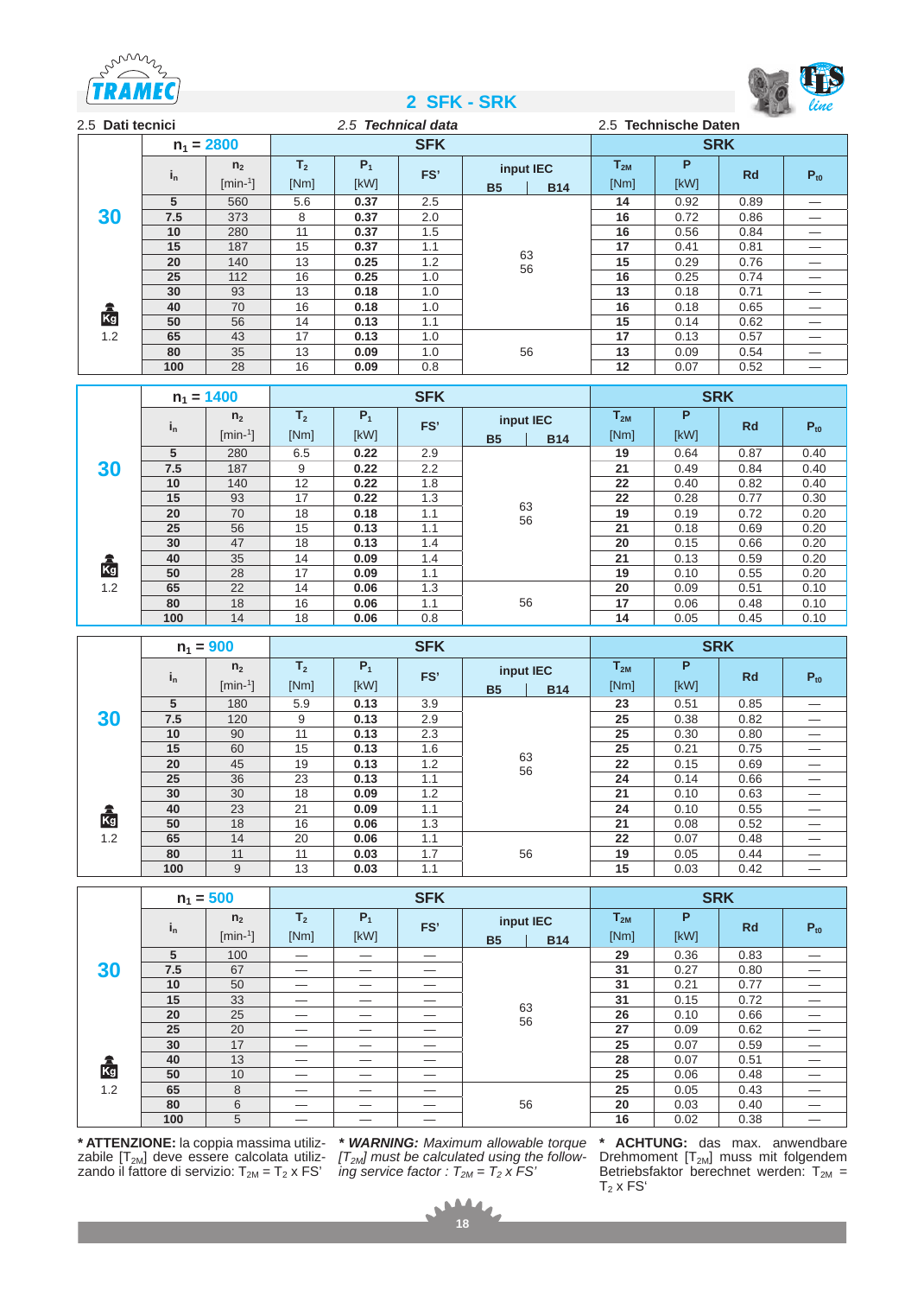



| 2.5 Dati tecnici |         |                          |                | 2.5 Technical data |            |           |            |            | 2.5 Technische Daten |           |          |  |  |
|------------------|---------|--------------------------|----------------|--------------------|------------|-----------|------------|------------|----------------------|-----------|----------|--|--|
|                  |         | $n_1 = 2800$             |                |                    | <b>SFK</b> |           |            | <b>SRK</b> |                      |           |          |  |  |
|                  | $i_{n}$ | n <sub>2</sub>           | T <sub>2</sub> | $P_1$              | FS'        |           | input IEC  | $T_{2M}$   | P                    | <b>Rd</b> | $P_{t0}$ |  |  |
|                  |         | $[min-1]$                | [Nm]           | [kW]               |            | <b>B5</b> | <b>B14</b> | [Nm]       | [kW]                 |           |          |  |  |
|                  | 5       | 560                      | 11.3           | 0.75               | 2.2        |           |            |            | 1.67                 | 0.88      |          |  |  |
| 40               | 7.5     | 373                      | 17             | 1.8<br>0.75        |            | 30        | 1.3        | 0.87       |                      |           |          |  |  |
|                  | 10      | 22<br>0.75<br>280<br>1.4 |                |                    | 31         | 1.1       | 0.86       |            |                      |           |          |  |  |
|                  | 15      | 187                      | 32             | 0.75               | 1.0        | 71        | 32         | 0.76       | 0.82                 |           |          |  |  |
|                  | 20      | 140                      | 30             | 0.55               | 1.0        | 63        |            | 31         | 0.57                 | 0.80      |          |  |  |
|                  | 25      | 112                      | 24             | 0.37               | 1.1        |           |            | 27         | 0.41                 | 0.76      |          |  |  |
|                  | 30      | 93                       | 28             | 0.37               | 1.3        |           |            | 35         | 0.47                 | 0.73      |          |  |  |
|                  | 40      | 70                       | 24             | 0.25               | 1.4        |           |            | 33         | 0.35                 | 0.70      |          |  |  |
| 鹵                | 50      | 56                       | 28             | 0.25               | 1.1        |           |            | 30         | 0.27                 | 0.65      |          |  |  |
| 2.0              | 65      | 43                       | 24             | 0.18               | 1.2        | 63        |            | 28         | 0.21                 | 0.61      |          |  |  |
|                  | 80      | 35                       | 21             | 0.13               | 1.3        | 56        |            | 26         | 0.16                 | 0.58      |          |  |  |
|                  | 100     | 28                       | 24             | 0.13               | 1.0        |           |            | 25         | 0.13                 | 0.55      |          |  |  |

|     |         | $n_1 = 1400$                |                        |               | <b>SFK</b> |                        |            |                  | <b>SRK</b> |           |          |
|-----|---------|-----------------------------|------------------------|---------------|------------|------------------------|------------|------------------|------------|-----------|----------|
|     | $i_{n}$ | n <sub>2</sub><br>$[min-1]$ | T <sub>2</sub><br>[Nm] | $P_1$<br>[kW] | FS'        | input IEC<br><b>B5</b> | <b>B14</b> | $T_{2M}$<br>[Nm] | P<br>[KW]  | <b>Rd</b> | $P_{t0}$ |
|     | 5       | 280                         | 16.3                   | 0.55          | 2.1        |                        |            | 34               | 1.14       | 0.87      | 0.80     |
| 40  | 7.5     | 187                         | 24                     | 0.55          | 1.7        |                        |            | 40               | 0.92       | 0.85      | 0.80     |
|     | 10      | 140                         | 31                     | 0.55          | 1.3        |                        |            | 41               | 0.73       | 0.83      | 0.70     |
|     | 15      | 93                          | 30                     | 0.37          | 1.4        | 71                     |            | 42               | 0.52       | 0.79      | 0.50     |
|     | 20      | 70                          | 38                     | 0.37          | 1.0        | 63                     |            | 40               | 0.39       | 0.76      | 0.50     |
|     | 25      | 56                          | 31                     | 0.25          | 1.1        |                        |            | 35               | 0.29       | 0.72      | 0.40     |
|     | 30      | 47                          | 35                     | 0.25          | 1.3        |                        |            | 41               | 0.29       | 0.68      | 0.40     |
|     | 40      | 35                          | 38                     | 0.22          | 1.1        |                        |            | 38               | 0.22       | 0.64      | 0.30     |
| Kg  | 50      | 28                          | 36                     | 0.18          | 1.0        |                        |            | 38               | 0.19       | 0.59      | 0.30     |
| 2.0 | 65      | 22                          | 31                     | 0.13          | 1.1        | 63                     |            | 35               | 0.15       | 0.54      | 0.20     |
|     | 80      | 18                          | 31                     | 0.11          | 1.1        | 56                     |            | 33               | 0.12       | 0.52      | 0.20     |
|     | 100     | 14                          | 30                     | 0.09          | 0.9        |                        |            | 28               | 0.08       | 0.49      | 0.20     |

|           |         | $n_1 = 900$                 |                        |               | <b>SFK</b> |                        |            | <b>SRK</b>       |           |           |          |  |  |
|-----------|---------|-----------------------------|------------------------|---------------|------------|------------------------|------------|------------------|-----------|-----------|----------|--|--|
|           | $i_{n}$ | n <sub>2</sub><br>$[min-1]$ | T <sub>2</sub><br>[Nm] | $P_1$<br>[kW] | FS'        | input IEC<br><b>B5</b> | <b>B14</b> | $T_{2M}$<br>[Nm] | P<br>[kW] | <b>Rd</b> | $P_{t0}$ |  |  |
|           | 5       | 180                         | 16.7                   | 0.37          | 2.5        |                        |            | 42               | 0.93      | 0.85      |          |  |  |
| 40        | 7.5     | 120                         | 25                     | 0.37          | 2.0        |                        |            | 48               | 0.72      | 0.83      |          |  |  |
|           | 10      | 90                          | 32                     | 0.37          | 1.5        |                        |            | 48               | 0.56      | 0.81      |          |  |  |
|           | 15      | 60                          | 45                     | 0.37          | 1.1        | 71                     |            | 49               | 0.40      | 0.76      |          |  |  |
|           | 20      | 45                          | 39                     | 0.25          | 1.2        | 63                     |            | 46               | 0.29      | 0.74      |          |  |  |
|           | 25      | 36                          | 33                     | 0.18          | 1.3        |                        |            | 42               | 0.23      | 0.69      |          |  |  |
|           | 30      | 30                          | 37                     | 0.18          | 1.3        |                        |            | 48               | 0.23      | 0.65      |          |  |  |
| <b>Rg</b> | 40      | 23                          | 33                     | 0.13          | 1.3        |                        |            | 42               | 0.16      | 0.61      |          |  |  |
|           | 50      | 18                          | 38                     | 0.13          | 1.1        |                        |            | 42               | 0.14      | 0.55      |          |  |  |
| 2.0       | 65      | 14                          | 32                     | 0.09          | 1.2        | 63                     |            | 39               | 0.11      | 0.51      |          |  |  |
|           | 80      | 11                          | 37                     | 0.09          | 1.0        | 56                     |            | 37               | 0.09      | 0.48      |          |  |  |
|           | 100     | 9                           | 29                     | 0.06          | 1.0        |                        |            | 30               | 0.06      | 0.45      |          |  |  |

|                 | $n_1 = 500$ |                             |                        |               | <b>SFK</b> |                        |            | <b>SRK</b>       |           |           |          |  |
|-----------------|-------------|-----------------------------|------------------------|---------------|------------|------------------------|------------|------------------|-----------|-----------|----------|--|
|                 | $i_{n}$     | n <sub>2</sub><br>$[min-1]$ | T <sub>2</sub><br>[Nm] | $P_1$<br>[kW] | FS'        | input IEC<br><b>B5</b> | <b>B14</b> | $T_{2M}$<br>[Nm] | P<br>[kW] | <b>Rd</b> | $P_{t0}$ |  |
|                 | 5           | 100                         | 7.1                    | 0.09          | 7.1        |                        |            | 51               | 0.64      | 0.83      |          |  |
| 40              | 7.5         | 67                          | 10                     | 0.09          | 5.5        |                        |            | 58               | 0.50      | 0.81      |          |  |
|                 | 10          | 50                          | 14                     | 0.09          | 4.4        |                        |            | 59               | 0.39      | 0.79      |          |  |
|                 | 15          | 33                          | 19                     | 0.09          | 3.1        | 71                     |            | 59               | 0.28      | 0.73      |          |  |
|                 | 20          | 25                          | 24                     | 0.09          | 2.3        | 63                     |            | 55               | 0.20      | 0.70      |          |  |
|                 | 25          | 20                          | 28                     | 0.09          | 1.7        |                        |            | 48               | 0.15      | 0.65      |          |  |
|                 | 30          | 17                          | 31                     | 0.09          | 1.8        |                        |            | 58               | 0.17      | 0.61      |          |  |
| $\frac{2}{K_0}$ | 40          | 13                          | 39                     | 0.09          | 1.3        |                        |            | 52               | 0.12      | 0.57      |          |  |
|                 | 50          | 10                          | 44                     | 0.09          | 1.2        |                        |            | 51               | 0.11      | 0.51      |          |  |
| 2.0             | 65          | 8                           | 52                     | 0.09          | 0.9        | 63                     |            | 45               | 0.08      | 0.46      |          |  |
|                 | 80          | 6                           | $61*$                  | 0.09          | $0.7*$     | 56                     |            | 42               | 0.06      | 0.44      |          |  |
|                 | 100         | 5                           | $71*$                  | 0.09          | $0.4*$     |                        |            | 32               | 0.04      | 0.41      |          |  |

**\* ATTENZIONE:** la coppia massima utilizzabile  $[T_{2M}]$  deve essere calcolata utilizzando il fattore di servizio: T<sub>2M</sub> = T<sub>2</sub> x FS'

*\* WARNING: Maximum allowable torque [T2M] must be calculated using the following service factor :*  $T_{2M} = T_2 x FS$ 

**\* ACHTUNG:** das max. anwendbare Drehmoment  $[T<sub>2M</sub>]$  muss mit folgendem Betriebsfaktor berechnet werden:  $T_{2M}$  =  $T_2$  x FS'

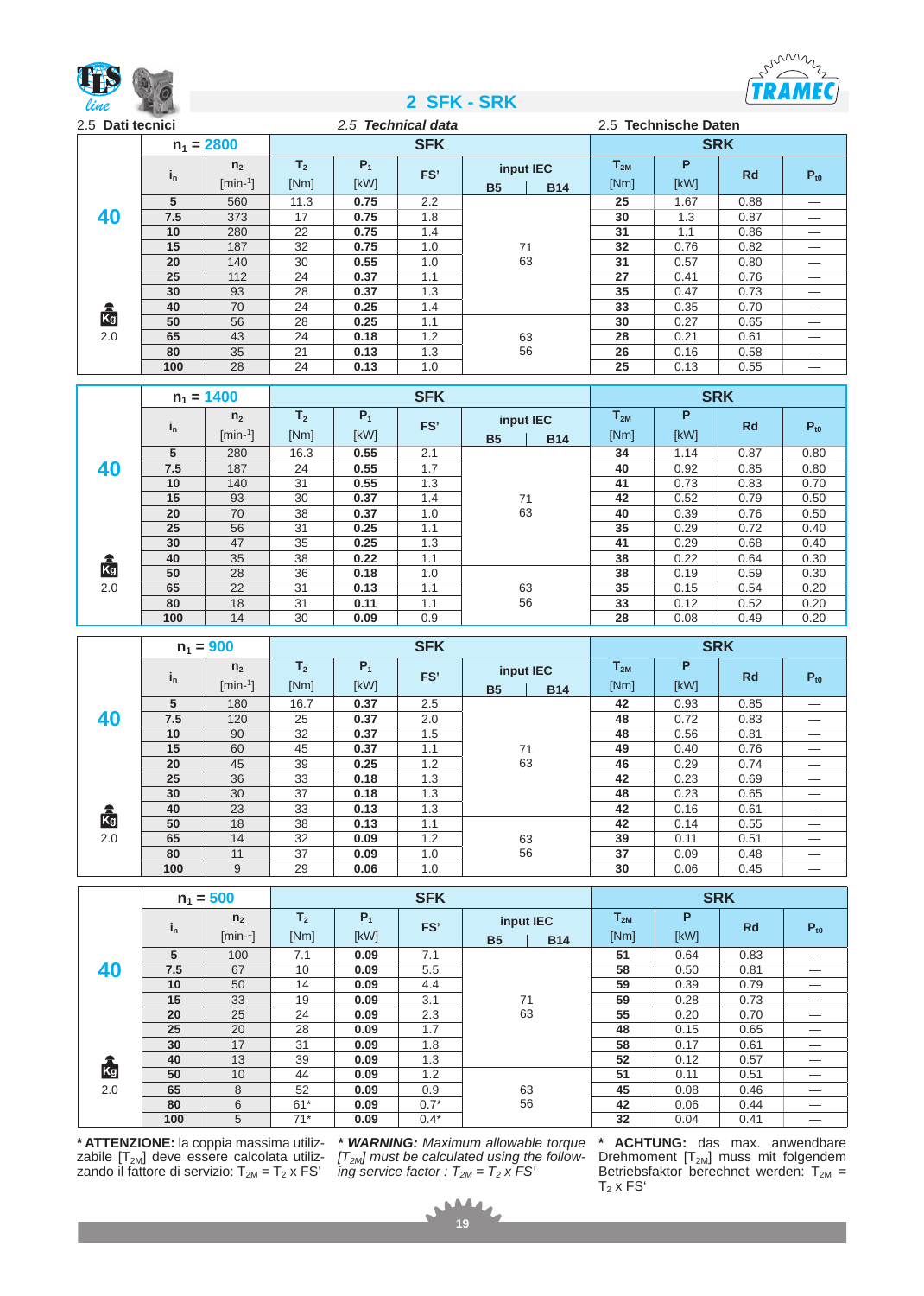





| 2.5 Dati tecnici |                         |                         |                | 2.5 Technical data |            |           |            |          | 2.5 Technische Daten |           |          |  |  |
|------------------|-------------------------|-------------------------|----------------|--------------------|------------|-----------|------------|----------|----------------------|-----------|----------|--|--|
|                  |                         | $n_1 = 2800$            |                |                    | <b>SFK</b> |           |            |          | <b>SRK</b>           |           |          |  |  |
|                  | $\mathbf{i}_\mathsf{n}$ | n <sub>2</sub>          | T <sub>2</sub> | $P_1$              | FS'        |           | input IEC  | $T_{2M}$ | P                    | <b>Rd</b> | $P_{t0}$ |  |  |
|                  |                         | $[min-1]$               | [Nm]           | [kW]               |            | <b>B5</b> | <b>B14</b> | [Nm]     | [kW]                 |           |          |  |  |
|                  | 5                       | 560                     | 22.8           | 1.5                | 1.9        |           |            | 44       | 2.9                  | 0.89      |          |  |  |
| 50               | 7.5                     | 373                     | 34             | 1.5                | 1.5        |           |            | 51       | 2.3                  | 0.88      |          |  |  |
|                  | 10                      | 280                     | 44             | 1.5<br>1.2<br>80   |            | 54        | 1.8        | 0.86     |                      |           |          |  |  |
|                  | 15                      | 187                     | 47             | 1.1                | 1.2        | 71        |            | 57       | 1.3                  | 0.84      |          |  |  |
|                  | 20                      | 140                     | 42             | 0.75               | 1.4        |           | 58         | 1.0      | 0.81                 |           |          |  |  |
|                  | 25                      | 112                     | 50             | 0.75               | 1.0        |           |            | 50       | 0.75                 | 0.78      |          |  |  |
|                  | 30                      | 93                      | 42             | 0.55               | 1.3        |           |            | 55       | 0.71                 | 0.75      |          |  |  |
|                  | 40                      | 70                      | 54             | 0.55               | 1.0        |           | 80-71-63   | 54       | 0.63                 | 0.72      |          |  |  |
| 鹵                | 50                      | 56                      | 43             | 0.37               | 1.3        | 71        |            | 56       | 0.48                 | 0.68      |          |  |  |
| 3.4              | 65                      | 43                      | 53             | 0.37               | 1.0        |           |            | 53       | 0.37                 | 0.64      |          |  |  |
|                  | 80                      | 35                      | 41             | 0.25               | 1.2        | 63        |            | 48       | 0.29                 | 0.61      |          |  |  |
|                  | 100                     | 28<br>35<br>0.18<br>1.3 |                |                    |            | 45        | 0.23       | 0.58     |                      |           |          |  |  |

|     |         | $n_1 = 1400$                | <b>SFK</b>             |               |     |                        |            | <b>SRK</b>       |           |           |          |
|-----|---------|-----------------------------|------------------------|---------------|-----|------------------------|------------|------------------|-----------|-----------|----------|
|     | $i_{n}$ | n <sub>2</sub><br>$[min-1]$ | T <sub>2</sub><br>[Nm] | $P_1$<br>[kW] | FS' | input IEC<br><b>B5</b> | <b>B14</b> | $T_{2M}$<br>[Nm] | P<br>[KW] | <b>Rd</b> | $P_{t0}$ |
|     | 5       | 280                         | 26.7                   | 0.9           | 2.3 |                        |            | 62               | 2.1       | 0.87      | 1.2      |
| 50  | 7.5     | 187<br>40<br>0.9            |                        | 1.8           |     | 70                     | 1.6        | 0.86             | 1.2       |           |          |
|     | 10      | 140                         | 52                     | 0.9           | 1.4 | 80                     |            | 73               | 1.3       | 0.84      | 1.0      |
|     | 15      | 93                          | 61                     | 0.75          | 1.2 | 71                     |            | 74               | 0.90      | 0.80      | 0.80     |
|     | 20      | 70                          | 59                     | 0.55          | 1.3 |                        |            | 75               | 0.71      | 0.78      | 0.70     |
|     | 25      | 56                          | 47                     | 0.37          | 1.4 |                        |            | 65               | 0.51      | 0.74      | 0.60     |
|     | 30      | 47                          | 54                     | 0.37          | 1.5 |                        |            | 66               | 0.46      | 0.71      | 0.60     |
|     | 40      | 35                          | 68                     | 0.37          | 1.2 | 80-71-63               |            | 69               | 0.38      | 0.67      | 0.50     |
| Kg  | 50      | 28                          | 53                     | 0.25          | 1.3 |                        |            | 70               | 0.33      | 0.62      | 0.40     |
| 3.4 | 65      | 22                          | 64                     | 0.25          | 1.0 | 71                     |            | 64               | 0.25      | 0.58      | 0.40     |
|     | 80      | 18                          | 53                     | 0.18          | 1.1 | 63                     |            | 60               | 0.20      | 0.54      | 0.40     |
|     | 100     | 14                          | 45                     | 0.13          | 1.2 |                        |            | 55               | 0.16      | 0.51      | 0.30     |

|          |         | $n_1 = 900$                 | <b>SFK</b>             |               |               |                        |            | <b>SRK</b>       |           |           |          |
|----------|---------|-----------------------------|------------------------|---------------|---------------|------------------------|------------|------------------|-----------|-----------|----------|
|          | $i_{n}$ | n <sub>2</sub><br>$[min-1]$ | T <sub>2</sub><br>[Nm] | $P_1$<br>[kW] | FS'           | input IEC<br><b>B5</b> | <b>B14</b> | $T_{2M}$<br>[Nm] | P<br>[kW] | <b>Rd</b> | $P_{t0}$ |
|          | 5       | 180                         | 33.8                   | 0.75          | $2.2^{\circ}$ |                        |            | 75               | 1.66      | 0.85      |          |
| 50       | 7.5     | 120                         | 50                     | 0.75          | 1.6           |                        |            | 83               | 1.23      | 0.84      |          |
|          | 10      | 90                          | 66                     | 0.75          | 1.3           | 80<br>71               |            | 86               | 0.98      | 0.82      |          |
|          | 15      | 60                          | 68                     | 0.55          | 1.3           |                        |            | 88               | 0.71      | 0.78      |          |
|          | 20      | 45                          | 59                     | 0.37          | 1.5           |                        |            | 87               | 0.54      | 0.75      |          |
|          | 25      | 36                          | 70                     | 0.37          | 1.1           |                        |            | 75               | 0.40      | 0.71      |          |
|          | 30      | 30                          | 79                     | 0.37          | 1.0           |                        |            | 79               | 0.37      | 0.67      |          |
| ra<br>Kg | 40      | 23                          | 67                     | 0.25          | 1.1           | 80-71-63               |            | 75               | 0.28      | 0.63      |          |
|          | 50      | 18                          | 78                     | 0.25          | 1.0           |                        |            | 80               | 0.26      | 0.59      |          |
| 3.4      | 65      | 14                          | 67                     | 0.18          | 1.1           | 71                     |            | 74               | 0.20      | 0.54      |          |
|          | 80      | 11                          | 56                     | 0.13          | 1.2           |                        | 63<br>67   |                  | 0.16      | 0.51      |          |
|          | 100     | 9                           | 45                     | 0.09          | 1.3           |                        |            | 58               | 0.12      | 0.47      |          |

|     |                         | $n_1 = 500$                 |                        |               | <b>SFK</b> |                        |            |                  |           | <b>SRK</b> |          |
|-----|-------------------------|-----------------------------|------------------------|---------------|------------|------------------------|------------|------------------|-----------|------------|----------|
|     | $\mathbf{i}_\mathsf{n}$ | n <sub>2</sub><br>$[min-1]$ | T <sub>2</sub><br>[Nm] | $P_1$<br>[kW] | FS'        | input IEC<br><b>B5</b> | <b>B14</b> | $T_{2M}$<br>[Nm] | P<br>[KW] | <b>Rd</b>  | $P_{t0}$ |
|     | 5                       | 100                         | 14.3                   | 0.18          | 6.4        |                        |            | 92               | 1.15      | 0.84       |          |
| 50  | 7.5                     | 67                          | 21                     | 0.18          | 4.7        |                        |            | 100              | 0.85      | 0.82       |          |
|     | 10                      | 50                          | 28                     | 0.18          | 3.8        | 80                     |            | 104              | 0.68      | 0.80       |          |
|     | 15                      | 33                          | 39                     | 0.18          | 2.7        | 71                     |            | 106              | 0.49      | 0.75       |          |
|     | 20                      | 25                          | 50                     | 0.18          | 2.1        |                        |            | 104              | 0.38      | 0.72       |          |
|     | 25                      | 20                          | 58                     | 0.18          | 1.5        |                        |            | 88               | 0.27      | 0.68       |          |
|     | 30                      | 17                          | 65                     | 0.18          | 1.5        |                        |            | 98               | 0.27      | 0.63       |          |
|     | 40                      | 13                          | 81                     | 0.18          | 1.2        | 80-71-63               |            | 95               | 0.21      | 0.59       |          |
| Kg  | 50                      | 10                          | 93                     | 0.18          | 1.0        |                        |            | 94               | 0.18      | 0.54       |          |
| 3.4 | 65                      | 8                           | 56                     | 0.09          | 1.5        |                        | 71         | 86               | 0.14      | 0.50       |          |
|     | 80                      | 6                           | 63                     | 0.09          | 1.2        | 63                     |            | 77               | 0.11      | 0.46       |          |
|     | 100                     | 5                           | 74                     | 0.09          | 0.8        |                        |            | 61               | 0.07      | 0.43       |          |

**\* ATTENZIONE:** la coppia massima utilizzabile  $[T_{2M}]$  deve essere calcolata utilizzando il fattore di servizio: T $_{2M}$  = T $_{2}$  x FS'

*\* WARNING: Maximum allowable torque [T2M] must be calculated using the following service factor :*  $T_{2M} = T_2 x FS$ 

**\* ACHTUNG:** das max. anwendbare Drehmoment  $[T<sub>2M</sub>]$  muss mit folgendem Betriebsfaktor berechnet werden:  $T_{2M}$  =  ${\mathsf T}_2$  x FS'

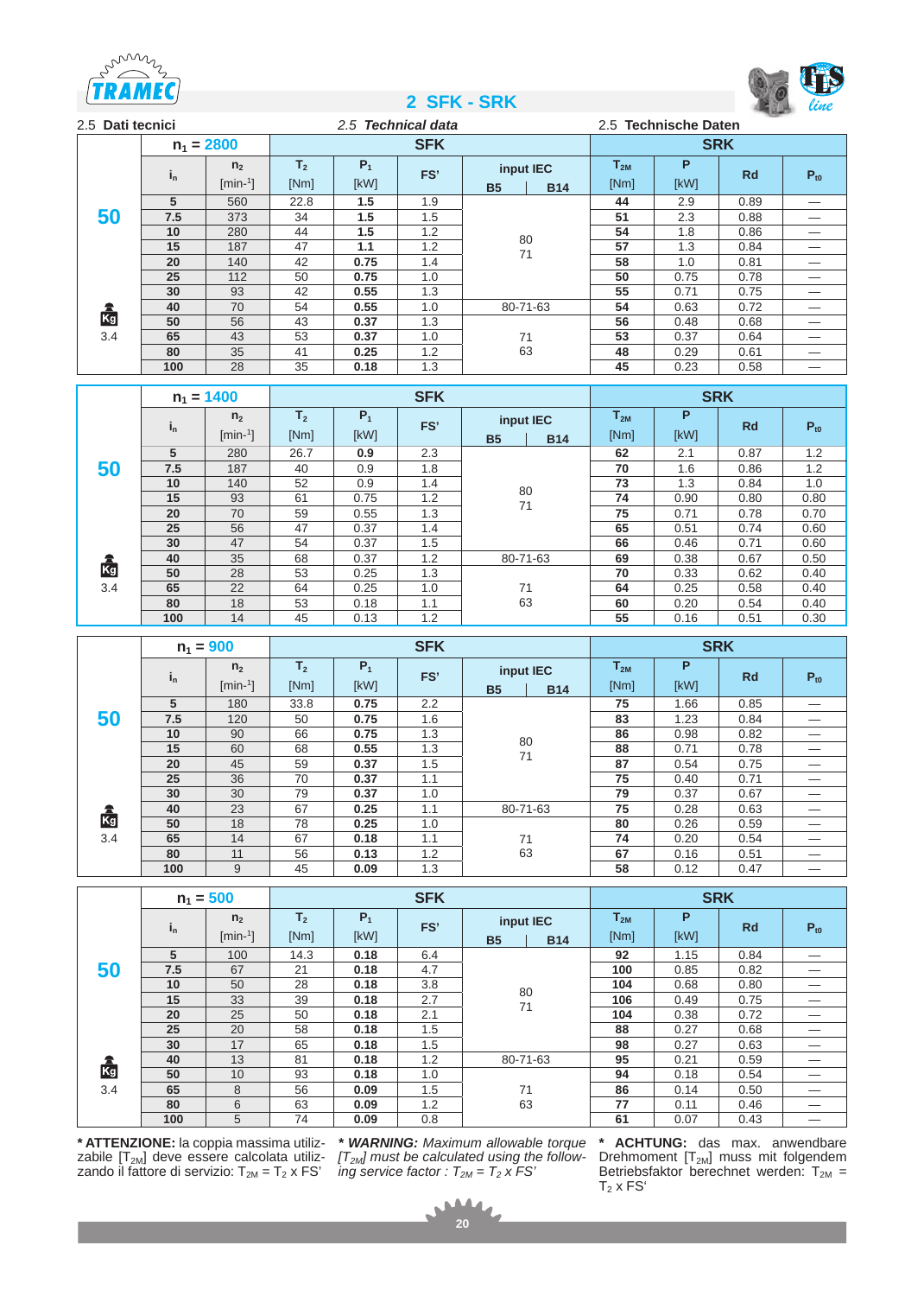



| 2.5 Dati tecnici<br>$n_1 = 2800$ |         |                |                | 2.5 Technical data |            |           |            | 2.5 Technische Daten |      |            |          |
|----------------------------------|---------|----------------|----------------|--------------------|------------|-----------|------------|----------------------|------|------------|----------|
|                                  |         |                |                |                    | <b>SFK</b> |           |            |                      |      | <b>SRK</b> |          |
|                                  | $i_{n}$ | n <sub>2</sub> | T <sub>2</sub> | $P_1$              | FS'        | input IEC |            | $T_{2M}$             | P    | <b>Rd</b>  | $P_{t0}$ |
|                                  |         | $[min-1]$      | [Nm]           | [kW]               |            | <b>B5</b> | <b>B14</b> | [Nm]                 | [kW] |            |          |
|                                  | 5       | 560            | 45.5           | 3                  | 1.7        |           |            | 79                   | 5.2  | 0.89       |          |
| 63                               | 7.5     | 373            | 68             | 3                  | 1.3        |           |            | 88                   | 3.9  | 0.88       |          |
|                                  | 10      | 280            | 89             | 3                  | 1.1        | 80<br>90  |            | 94                   | 3.2  | 0.87       |          |
|                                  | 15      | 187            | 95             | 2.2                | 1.0        |           |            | 98                   | 2.3  | 0.84       |          |
|                                  | 20      | 140            | 85             | 1.5                | 1.3        |           |            | 110                  | 1.9  | 0.83       |          |
|                                  | 25      | 112            | 76             | 1.1                | 1.2        |           |            | 93                   | 1.4  | 0.81       |          |
|                                  | 30      | 93             | 87             | 1.1                | 1.3        |           |            | 110                  | 1.4  | 0.77       |          |
|                                  | 40      | 70             | 111            | 1.1                | 1.1        |           |            | 117                  | 1.2  | 0.74       |          |
| 鹵                                | 50      | 56             | 90             | 0.75               | 1.1        | 71        |            | 97                   | 0.81 | 0.70       |          |
| 6.3                              | 65      | 43             | 81             | 0.55               | 1.2        |           |            | 98                   | 0.66 | 0.67       |          |
|                                  | 80      | 35             | 65             | 0.37               | 1.4        | 80        |            | 91                   | 0.52 | 0.64       |          |
|                                  | 100     | 28             | 75             | 0.37               | 1.1        |           |            |                      | 0.41 | 0.60       |          |

|     |         | $n_1 = 1400$                | <b>SFK</b>             |               |     |                        |            | <b>SRK</b>       |           |           |          |
|-----|---------|-----------------------------|------------------------|---------------|-----|------------------------|------------|------------------|-----------|-----------|----------|
|     | $i_{n}$ | n <sub>2</sub><br>$[min-1]$ | T <sub>2</sub><br>[Nm] | $P_1$<br>[kW] | FS' | input IEC<br><b>B5</b> | <b>B14</b> | $T_{2M}$<br>[Nm] | P<br>[kW] | <b>Rd</b> | $P_{t0}$ |
|     | 5       | 280                         | 54                     | 1.8           | 2.0 |                        |            | 111              | 3.7       | 0.88      | 1.8      |
| 63  | 7.5     | 187                         | 80                     | 1.8           | 1.5 |                        |            | 120              | 2.7       | 0.87      | 1.8      |
|     | 10      | 140                         | 105                    | 1.8           | 1.2 | 80<br>90               |            | 127              | 2.2       | 0.85      | 1.6      |
|     | 15      | 93                          | 125                    | 1.5           | 1.1 |                        |            | 130              | 1.6       | 0.81      | 1.2      |
|     | 20      | 70                          | 120                    | 1.1           | 1.2 |                        |            | 144              | 1.3       | 0.80      | 1.2      |
|     | 25      | 56                          | 118                    | 0.9           | 1.0 |                        |            | 118              | 0.90      | 0.77      | 1.0      |
|     | 30      | 47                          | 134                    | 0.9           | 1.1 |                        |            | 142              | 0.95      | 0.73      | 0.90     |
|     | 40      | 35                          | 142                    | 0.75          | 1.1 |                        |            | 150              | 0.79      | 0.69      | 0.80     |
| Kg  | 50      | 28                          | 122                    | 0.55          | 1.0 | 71                     |            | 122              | 0.55      | 0.65      | 0.70     |
| 6.3 | 65      | 22                          | 100                    | 0.37          | 1.2 |                        |            | 122              | 0.45      | 0.61      | 0.60     |
|     | 80      | 18                          | 79                     | 0.25          | 1.4 | 80                     |            | 113              | 0.36      | 0.58      | 0.60     |
|     | 100     | 14                          | 91                     | 0.25          | 1.1 |                        | 102        | 0.28             | 0.53      | 0.50      |          |

|           |         | $n_1 = 900$                 | <b>SFK</b>             |               |     |                        |            |                  |           | <b>SRK</b> |          |
|-----------|---------|-----------------------------|------------------------|---------------|-----|------------------------|------------|------------------|-----------|------------|----------|
|           | $i_{n}$ | n <sub>2</sub><br>$[min-1]$ | T <sub>2</sub><br>[Nm] | $P_1$<br>[kW] | FS' | input IEC<br><b>B5</b> | <b>B14</b> | $T_{2M}$<br>[Nm] | P<br>[kW] | <b>Rd</b>  | $P_{t0}$ |
|           | 5       | 180                         | 69                     | 1.5           | 1.9 |                        |            | 135              | 2.9       | 0.87       |          |
| 63        | 7.5     | 120                         | 102                    | 1.5           | 1.4 |                        |            | 144              | 2.1       | 0.85       |          |
|           | 10      | 90                          | 133                    | 1.5           | 1.1 | 80<br>90               |            | 150              | 1.7       | 0.83       |          |
|           | 15      | 60                          | 139                    | 1.1           | 1.1 |                        |            | 152              | 1.2       | 0.79       |          |
|           | 20      | 45                          | 123                    | 0.75          | 1.4 |                        |            | 167              | 1.0       | 0.77       |          |
|           | 25      | 36                          | 109                    | 0.55          | 1.3 |                        |            | 140              | 0.71      | 0.74       |          |
|           | 30      | 30                          | 122                    | 0.55          | 1.3 |                        |            | 164              | 0.74      | 0.70       |          |
| <b>Rg</b> | 40      | 23                          | 154                    | 0.55          | 1.1 |                        |            | 171              | 0.61      | 0.66       |          |
|           | 50      | 18                          | 120                    | 0.37          | 1.2 | 71                     |            | 141              | 0.44      | 0.61       |          |
| 6.3       | 65      | 14                          | 98                     | 0.25          | 1.4 |                        |            | 139              | 0.35      | 0.57       |          |
|           | 80      | 11                          | 115                    | 0.25          | 1.1 | 80                     |            | 128              | 0.28      | 0.54       |          |
|           | 100     | 9                           | 95                     | 0.18          | 1.2 |                        |            | 115              | 0.22      | 0.50       |          |

|           |                         | $n_1 = 500$                 |                        |               | <b>SFK</b> |                        |            |                  | <b>SRK</b> |           |          |
|-----------|-------------------------|-----------------------------|------------------------|---------------|------------|------------------------|------------|------------------|------------|-----------|----------|
|           | $\mathbf{i}_\mathsf{n}$ | n <sub>2</sub><br>$[min-1]$ | T <sub>2</sub><br>[Nm] | $P_1$<br>[kW] | FS'        | input IEC<br><b>B5</b> | <b>B14</b> | $T_{2M}$<br>[Nm] | P<br>[kW]  | <b>Rd</b> | $P_{t0}$ |
|           | 5                       | 100                         | 20                     | 0.25          | 8.3        |                        |            | 169              | 2.08       | 0.85      |          |
| 63        | 7.5                     | 67                          | 30                     | 0.25          | 5.9        |                        |            | 177              | 1.5        | 0.83      |          |
|           | 10                      | 50                          | 39                     | 0.25          | 4.7        | 80<br>90               |            | 182              | 1.2        | 0.81      |          |
|           | 15                      | 33                          | 55                     | 0.25          | 3.4        |                        |            | 184              | 0.84       | 0.76      |          |
|           | 20                      | 25                          | 71                     | 0.25          | 2.8        |                        |            | 200              | 0.70       | 0.74      |          |
|           | 25                      | 20                          | 85                     | 0.25          | 1.9        |                        |            | 165              | 0.49       | 0.71      |          |
|           | 30                      | 17                          | 94                     | 0.25          | 2.1        |                        |            | 195              | 0.52       | 0.65      |          |
|           | 40                      | 13                          | 118                    | 0.25          | 1.7        |                        |            | 201              | 0.43       | 0.62      |          |
| Kg<br>6.3 | 50                      | 10                          | 135                    | 0.25          | 1.2        | 71                     |            | 165              | 0.31       | 0.56      |          |
|           | 65                      | 8                           | 163                    | 0.25          | 1.0        |                        |            | 161              | 0.25       | 0.52      |          |
|           | 80                      | 6                           | 137                    | 0.18          | 1.1        | 80                     |            | 148              | 0.19       | 0.50      |          |
|           | 100                     | 5                           | 77                     | 0.09          | 1.6        |                        |            | 122              | 0.14       | 0.45      |          |

**\* ATTENZIONE:** la coppia massima utilizzabile  $\left[T_\mathrm{2M}\right]$  deve essere calcolata utilizzando il fattore di servizio: T $_{2M}$  = T $_{2}$  x FS'

*\* WARNING: Maximum allowable torque [T2M] must be calculated using the following service factor :*  $T_{2M} = T_2 x FS$ 

**\* ACHTUNG:** das max. anwendbare Drehmoment  $[T<sub>2M</sub>]$  muss mit folgendem Betriebsfaktor berechnet werden:  $T_{2M}$  =  $T_2$  x  $FS'$ 

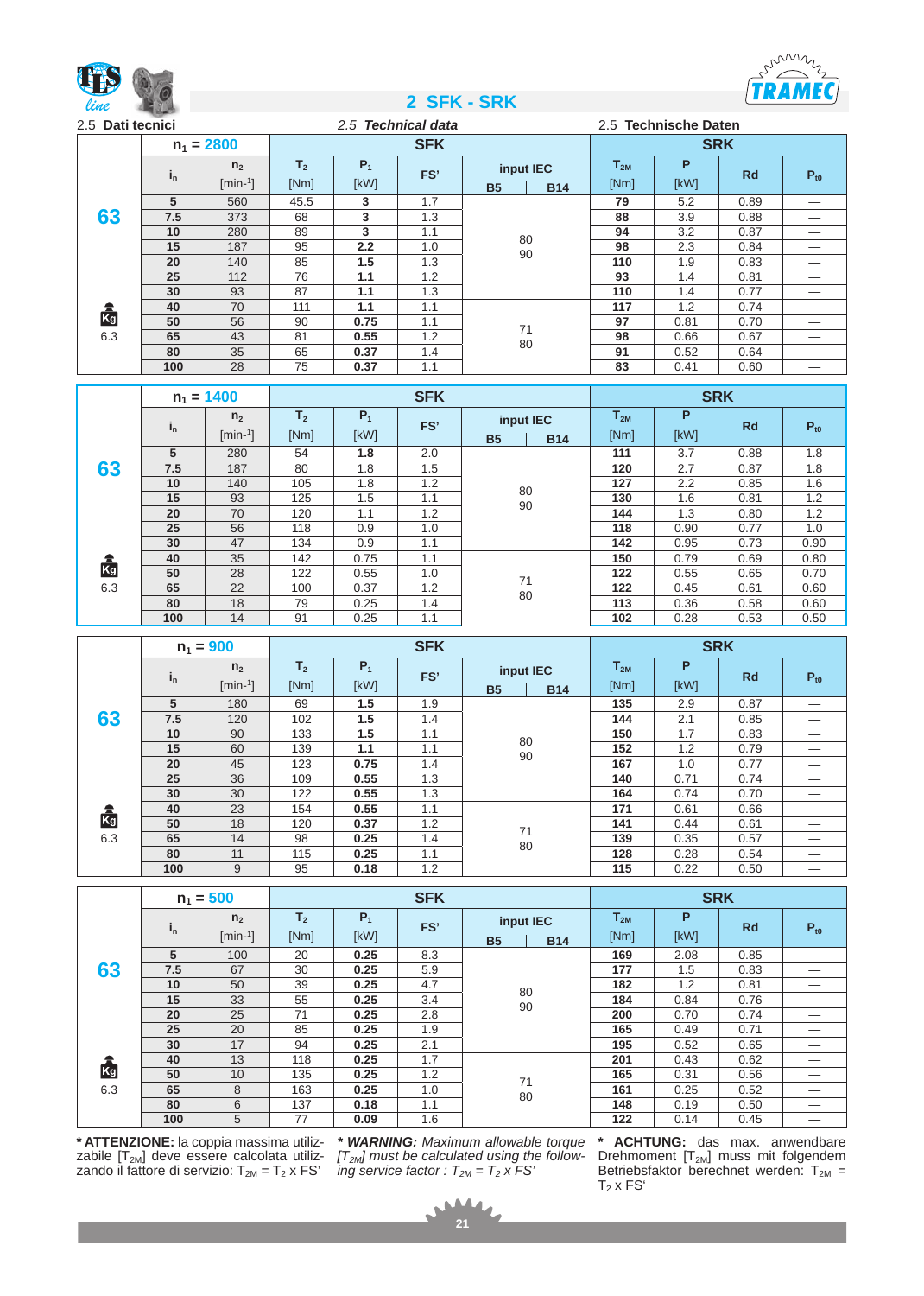





2.5 **Dati tecnici** *2.5 Technical data* 2.5 **Technische Daten**

|     |         | $n_1 = 2800$                |                        |               | <b>SFK</b> |                        |                      |                  | <b>SRK</b>    |           |          |
|-----|---------|-----------------------------|------------------------|---------------|------------|------------------------|----------------------|------------------|---------------|-----------|----------|
|     | $i_{n}$ | n <sub>2</sub><br>$[min-1]$ | T <sub>2</sub><br>[Nm] | $P_1$<br>[kW] | FS'        | input IEC<br><b>B5</b> | <b>B14</b>           | $T_{2M}$<br>[Nm] | P<br>[kW]     | <b>Rd</b> | $P_{t0}$ |
|     | 7.5     | 373                         | 125                    | 5.5           | 1.0        |                        |                      | 131              | 5.8           | 0.89      |          |
| 75  | 10      | 280                         | 120                    | 4             | 1.2        | 90                     |                      | 143              | 4.8           | 0.88      |          |
|     | 15      | 187                         | 131                    | 3             | 1.2        |                        | 100                  |                  | 3.5           | 0.85      |          |
|     | 20      | 140                         | 171                    | 3             | 1.0        | 112                    |                      | 172              | 3.0           | 0.84      |          |
|     | 25      | 112                         | 154                    | 2.2           | 1.0        |                        |                      | 155              | $2.2^{\circ}$ | 0.82      |          |
|     | 30      | 93                          | 120                    | 1.5           | 1.4        |                        | 71(B5)-80-90-100-112 | 170              | 2.1           | 0.78      |          |
| 鸁   | 40      | 70                          | 154                    | 1.5           | 1.2        | 80                     |                      | 183              | 1.8           | 0.75      |          |
|     | 50      | 56                          | 136                    | 1.1           | 1.2        | 90                     |                      | 166              | 1.3           | 0.73      |          |
| 7.6 | 65      | 43                          | 114                    | 0.75          | 1.4        | 71                     |                      | 155              | 1.0           | 0.69      |          |
|     | 80      | 35                          | 135                    | 0.75          | 1.1        | 80                     | 80                   | 145              | 0.80          | 0.66      |          |
|     | 100     | 28                          | 159                    | 0.75          | 0.8        | 90<br>90               |                      | 131              | 0.62          | 0.62      |          |

|     |                 | $n_1 = 1400$                |                        | <b>SFK</b>    |     |                        |                      |                  | <b>SRK</b> |      |          |
|-----|-----------------|-----------------------------|------------------------|---------------|-----|------------------------|----------------------|------------------|------------|------|----------|
|     | $I_n$           | n <sub>2</sub><br>$[min-1]$ | T <sub>2</sub><br>[Nm] | $P_1$<br>[kW] | FS' | input IEC<br><b>B5</b> | <b>B14</b>           | $T_{2M}$<br>[Nm] | P<br>[kW]  | Rd   | $P_{t0}$ |
|     | 7.5             | 187                         | 178                    | 4             | 1.0 |                        |                      | 180              | 4.0        | 0.87 | 2.5      |
| 75  | 10              | 140                         | 176                    | 3             | 1.1 | 90<br>1.1<br>100       |                      | 193              | 3.3        | 0.86 | 2.3      |
|     | 15              | 93                          | 187                    | 2.2           |     |                        |                      | 202              | 2.4        | 0.83 | 1.9      |
|     | 20<br>70<br>199 |                             | 1.8                    | 1.1           | 112 |                        | 226                  | 2.0              | 0.81       | 1.7  |          |
|     | 25              | 56                          | 200                    | 1.5           | 1.0 |                        |                      | 202              | 1.5        | 0.78 | 1.5      |
|     | 30              | 47                          | 167                    | 1.1           | 1.3 |                        | 71(B5)-80-90-100-112 | 220              | 1.5        | 0.74 | 1.2      |
|     | 40              | 35                          | 213                    | 1.1           | 1.1 | 80                     |                      | 235              | 1.2        | 0.71 | 1.1      |
| kg  | 50              | 28                          | 206                    | 0.9           | 1.0 | 90                     |                      | 211              | 0.92       | 0.67 | 1.0      |
| 7.6 | 65              | 22                          | 154                    | 0.55          | 1.3 | 71                     | 80                   | 195              | 0.70       | 0.63 | 0.90     |
|     | 80              | 18                          | 180                    | 0.55          | 1.0 | 80                     | 90                   | 182              | 0.55       | 0.60 | 0.80     |
|     | 100             | 14                          | 210                    | 0.55          | 0.8 | 90                     |                      | 182              | 0.43       | 0.56 | 0.70     |

|     |         | $n_1 = 900$                 | <b>SFK</b>             |               |     |                        |                      |                  |           | <b>SRK</b> |          |
|-----|---------|-----------------------------|------------------------|---------------|-----|------------------------|----------------------|------------------|-----------|------------|----------|
|     | $i_{n}$ | n <sub>2</sub><br>$[min-1]$ | T <sub>2</sub><br>[Nm] | $P_1$<br>[kW] | FS' | input IEC<br><b>B5</b> | <b>B14</b>           | $T_{2M}$<br>[Nm] | P<br>[kW] | <b>Rd</b>  | $P_{t0}$ |
|     | 7.5     | 120                         | 205                    | 3             | 1.0 |                        |                      | 215              | 3.1       | 0.86       |          |
| 75  | 10      | 90                          | 197                    | 2.2           | 1.2 | 90                     |                      | 229              | 2.6       | 0.84       |          |
|     | 15      | 60                          | 231                    | 1.8           | 1.0 | 100<br>112             |                      | 237              | 1.9       | 0.81       |          |
|     | 20      | 45                          | 250                    | 1.5           | 1.1 |                        |                      | 263              | 1.6       | 0.78       |          |
|     | 25      | 36                          | 221                    | 1.1           | 1.1 |                        |                      | 233              | 1.2       | 0.76       |          |
|     | 30      | 30                          | 249                    | 1.1           | 1.0 |                        | 71(B5)-80-90-100-112 | 254              | 1.1       | 0.71       |          |
|     | 40      | 23                          | 214                    | 0.75          | 1.3 | 80                     |                      | 270              | 0.94      | 0.67       |          |
| Kg  | 50      | 18                          | 186                    | 0.55          | 1.3 | 90                     |                      | 241              | 0.71      | 0.64       |          |
| 7.6 | 65      | 14                          | 151                    | 0.37          | 1.5 | 71                     |                      | 221              | 0.54      | 0.59       |          |
|     | 80      | 11                          | 177                    | 0.37          | 1.2 | 80                     | 80                   | 205              | 0.43      | 0.56       |          |
|     | 100     | 9                           | 203                    | 0.37          | 0.9 | 90<br>90               |                      | 184              | 0.34      | 0.52       |          |

|     |         | $n_1 = 500$                 | <b>SFK</b>             |               |     |                        |                      | <b>SRK</b>       |           |           |          |
|-----|---------|-----------------------------|------------------------|---------------|-----|------------------------|----------------------|------------------|-----------|-----------|----------|
|     | $i_{n}$ | n <sub>2</sub><br>$[min-1]$ | T <sub>2</sub><br>[Nm] | $P_1$<br>[kW] | FS' | input IEC<br><b>B5</b> | <b>B14</b>           | $T_{2M}$<br>[Nm] | P<br>[kW] | <b>Rd</b> | $P_{t0}$ |
|     | 7.5     | 67                          | 90                     | 0.75          | 2.9 |                        |                      | 265              | 2.2       | 0.84      |          |
| 75  | 10      | 50                          | 118                    | 0.75          | 2.4 | 90                     |                      | 279              | 1.8       | 0.82      |          |
|     | 15      | 33                          | 167                    | 0.75          | 1.7 | 100<br>112             |                      | 286              | 1.3       | 0.78      |          |
|     | 20      | 25                          | 216                    | 0.75          | 1.5 |                        |                      | 315              | 1.1       | 0.75      |          |
|     | 25      | 20                          | 260                    | 0.75          | 1.1 |                        |                      | 278              | 0.80      | 0.72      |          |
|     | 30      | 17                          | 288                    | 0.75          | 1.1 |                        | 71(B5)-80-90-100-112 | 302              | 0.79      | 0.67      |          |
|     | 40      | 13                          | 265                    | 0.55          | 1.2 | 80                     |                      | 317              | 0.66      | 0.63      |          |
| Kg  | 50      | 10                          | 210                    | 0.37          | 1.3 | 90                     |                      | 282              | 0.50      | 0.59      |          |
| 7.6 | 65      | 8                           | 251                    | 0.37          | 1.0 | 71                     |                      | 257              | 0.38      | 0.55      |          |
|     | 80      | 6                           | 197                    | 0.25          | 1.2 | 80                     | 80                   | 238              | 0.30      | 0.52      |          |
|     | 100     | 5                           | 161                    | 0.18          | 1.3 | 90<br>90               |                      | 206              | 0.23      | 0.47      |          |

**\* ATTENZIONE:** la coppia massima utilizzabile  $[T_{2M}]$  deve essere calcolata utilizzando il fattore di servizio: T $_{2M}$  = T $_2$  x FS'

*\* WARNING: Maximum allowable torque [T2M] must be calculated using the following service factor :*  $T_{2M} = T_2 \times FS$ 

**\* ACHTUNG:** das max. anwendbare Drehmoment  $[T<sub>2M</sub>]$  muss mit folgendem Betriebsfaktor berechnet werden:  $T_{2M}$  =  $T_2$  x FS<sup> $\prime$ </sup>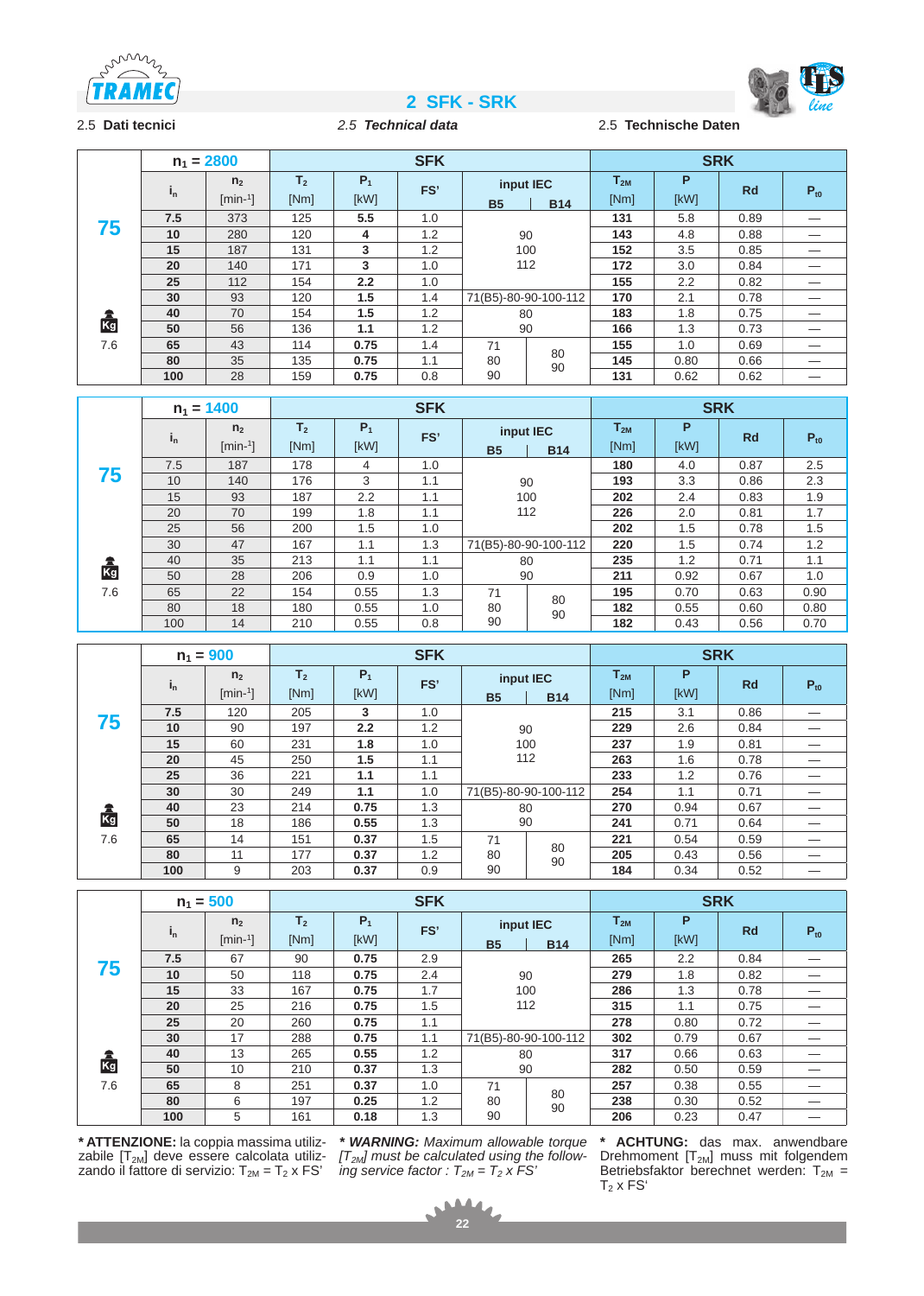

**30**



mins  $\angle$ RAMEC

2.6 **Momenti d' inerzia** [Kg·cm2] (riferiti all'albero veloce in entrata)

*2.6 Moments of inertia [Kg·cm2] (referred to input shaft)*

**SFK**

2.6 **Trägheitsmoment** [Kg·cm2] (bez. Antriebswelle)

|                |    |         |            |               | <b>SFK</b>      |               |
|----------------|----|---------|------------|---------------|-----------------|---------------|
|                |    | $i_{n}$ | <b>SRK</b> |               | <b>B5 - B14</b> |               |
| 3              |    |         |            | <b>IEC 56</b> | <b>IEC 63</b>   | <b>IEC 71</b> |
| 7              |    | 5       | 0.242      |               | 0.391           | 0.463         |
| J              |    | 7.5     | 0.170      |               | 0.321           | 0.356         |
| J              |    | 10      | 0.144      |               | 0.272           | 0.347         |
| 1              |    | 15      | 0.125      |               | 0.266           | 0.340         |
| $\overline{a}$ | 40 | 20      | 0.094      |               | 0.263           | 0.338         |
|                |    | 25      | 0.091      |               | 0.262           | 0.337         |
|                |    | 30      | 0.113      |               | 0.262           | 0.337         |
| J              |    | 40      | 0.087      |               | 0.261           | 0.337         |
| J              |    | 50      | 0.087      | 0.182         | 0.261           |               |
|                |    | 65      | 0.069      | 0.182         | 0.261           |               |
|                |    | 80      | 0.069      | 0.182         | 0.261           |               |
|                |    | 100     | 0.068      | 0.182         | 0.261           |               |

| 100     | 0.068      | 0.182         | 0.261           |               |
|---------|------------|---------------|-----------------|---------------|
|         |            |               |                 |               |
|         |            |               | <b>SFK</b>      |               |
| $i_{n}$ | <b>SRK</b> |               | <b>B5 - B14</b> |               |
|         |            | <b>IEC 71</b> | <b>IEC 80</b>   | <b>IEC 90</b> |
| 5       | 1.853      |               | 2.431           | 2.671         |
| 7.5     | 1.363      |               | 1.949           | 2.269         |
| 10      | 1.158      |               | 1.744           | 2.063         |
| 15      | 1.011      |               | 1.597           | 1.916         |
| 20      | 0.710      |               | 1.545           | 1.864         |
| 25      | 0.679      |               | 1.514           | 1.833         |
| 30      | 0.922      |               | 1.508           | 1.828         |
| 40      | 0.660      | 0.958         | 1.495           |               |
| 50      | 0.653      | 0.958         | 1.488           |               |
| 65      | 0.552      | 0.955         | 1.484           |               |
| 80      | 0.550      | 0.953         | 1.482           |               |
| 100     | 0.549      | 0.952         | 1.481           |               |

**in SRK B5 - B14 IEC 56 | IEC 63**  | 0.077 | 0.130 | 0.127 **7.5** 0.058 0.112 0.109 | 0.049 | 0.103 | 0.100 0.042 0.097 0.094 0.039 0.095 0.092  $\begin{array}{|c|c|c|c|c|} \hline \textbf{0.038} & \textbf{0.094} & \textbf{0.091} \hline \end{array}$  0.038 0.093 0.090 0.037 0.093 0.090 0.037 0.092 0.089 0.024 0.079 - 0.024 0.079 -0.024 0.078 -

|         |            |               | <b>SFK</b>      |               |
|---------|------------|---------------|-----------------|---------------|
| $i_{n}$ | <b>SRK</b> |               | <b>B5 - B14</b> |               |
|         |            | <b>IEC 63</b> | <b>IEC 71</b>   | <b>IEC 80</b> |
| 5       | 0.744      |               | 0.922           | 1.046         |
| 7.5     | 0.499      |               | 0.684           | 0.935         |
| 10      | 0.417      |               | 0.602           | 0.853         |
| 15      | 0.358      |               | 0.543           | 0.794         |
| 20      | 0.281      |               | 0.523           | 0.774         |
| 25      | 0.272      |               | 0.513           | 0.764         |
| 30      | 0.323      |               | 0.508           | 0.759         |
| 40      | 0.262      | 0.311         | 0.503           | 0.755         |
| 50      | 0.183      | 0.311         | 0.501           |               |
| 65      | 0.136      | 0.311         | 0.499           |               |
| 80      | 0.136      | 0.310         | 0.498           |               |
| 100     | 0.135      | 0.309         | 0.498           |               |

**in SRK SFK B5 - B14 IEC 71 IEC 80 IEC 90 IEC 100-112 7.5** | 2.970 | - | - | 3.712 | 4.462  $\begin{vmatrix} 2.492 & - & - & 3.234 & 3.984 \end{vmatrix}$   $\begin{array}{|c|c|c|c|c|c|} \hline 2.151 & - & - & 2.893 & 3.643 \ \hline \end{array}$  |  $1.567$  | -  $\vert$  -  $\vert$  2.774 | 3.523 |  $1.501$  -  $\vert$  -  $\vert$  2.709 | 3.458 | 1.946 | 1.615 | 1.575 | 2.689 | 3.438 | 1.451 - | 1.573 | 2.659 | | 1.435 | - | 1.570 | 2.642 | | 1.158 | 1.609 | 1.569 | 2.633 | | 1.153 | 1.605 | 1.565 | 2.629 | | 1.150 | 1.602 | 1.562 | 2.626 |

**23** 

**63**

**50**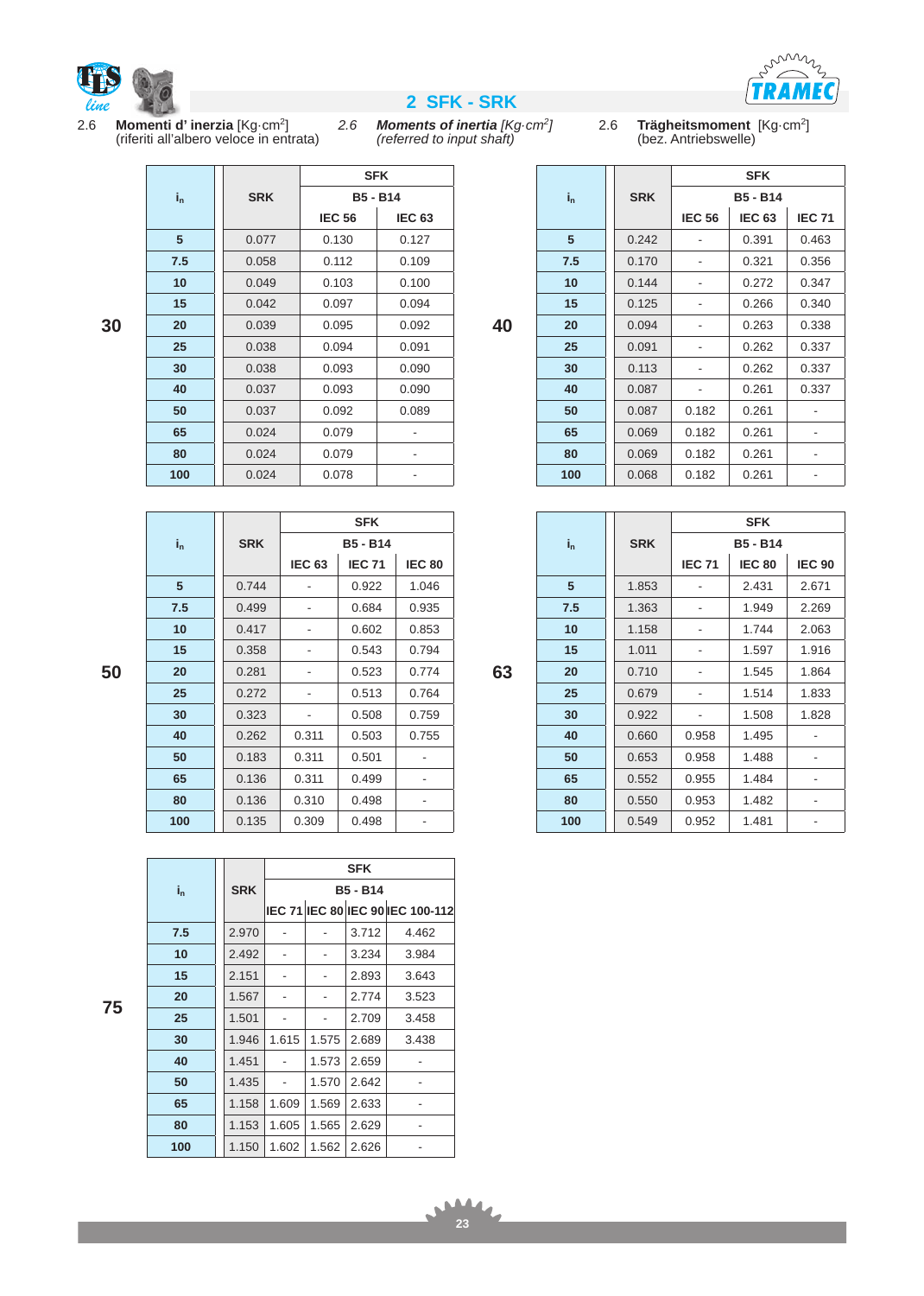



h

# 2.7 **Predisposizioni possibili** *2.7 Possible set-ups* 2.7 **Mögliche Vorrichtungen**

# والمساحد والمنا

# **2 SFK - SRK**<br>2.7 Possible set-ups **2.7 Mögliche Vorrichtungen**

Ŧ



| <b>SFK</b> | <b>PAM</b>        |                 |    | $R_1$ U1 |                |     | V <sub>1</sub>          | Υ             |     |       |          |                |            |    |            | <b>Bohrungdurchmesser IEC-Antrieb</b> |          |            |                      | Diametro fori PAM / Holes diameter IEC-Input |                |            |
|------------|-------------------|-----------------|----|----------|----------------|-----|-------------------------|---------------|-----|-------|----------|----------------|------------|----|------------|---------------------------------------|----------|------------|----------------------|----------------------------------------------|----------------|------------|
|            | <b>IEC</b>        | G <sub>1</sub>  | K  |          |                | Ø   | $\overline{\mathbb{C}}$ | $\odot$       |     | $Z_1$ | 5        | 7.5            | 10         | 15 | 20         | 25                                    | 30       | 40         | 50                   | 65                                           | 80             | 100        |
|            | 56 B5             | 80              |    | 100      | $\overline{4}$ | 7   | $n^{\circ}$ 8           |               | 120 | 8     | 9        | 9              | 9          | 9  | 9          | 9                                     | 9        | 9          | 9                    | 9                                            | 9              | 9          |
| 30         | 56 B14            | 50              | 57 | 65       | 3.5            | 6   | $n^{\circ}$ 8           |               | 80  | 8     | 9        | 9              | 9          | 9  | 9          | 9                                     | 9        | 9          | 9                    | 9                                            | 9              | 9          |
|            | 63 B5             | 95              |    | 115      | 4              | 9   | $n^{\circ}$ 8           |               | 140 | 8     | 11       | 11             | 11         | 11 | 11         | 11                                    | 11       | 11         | 11                   | 7                                            | $\prime$       | $\sqrt{2}$ |
|            | 63 B14            | 60              |    | 75       | 4              | 6   | $n^{\circ}$ 8           |               | 90  | 8     | 11       | 11             | 11         | 11 | 11         | 11                                    | 11       | 11         | 11                   | /                                            | $\prime$       | $\sqrt{2}$ |
|            | 56 B5             | 80              |    | 100      | $\overline{4}$ | 7   | $n^{\circ}$ 8           |               | 120 | 9     | 1        | $\prime$       | $\sqrt{2}$ | 1  | $\prime$   | $\prime$                              | $\prime$ | $\sqrt{ }$ | 9                    | 9                                            | 9              | 9          |
|            | 56 B14            | 50              |    | 65       | 3.5            | 6   |                         | $n^{\circ}$ 4 | 80  | 8     | T        | $\prime$       | $\sqrt{2}$ | 7  | $\prime$   | $\sqrt{2}$                            | $\prime$ | $\prime$   | 9                    | 9                                            | 9              | 9          |
| 40         | 63 B5             | 95              | 75 | 115      | $\overline{4}$ | 9   | $n^{\circ}$ 8           |               | 140 | 9     | 11       | 11             | 11         | 11 | 11         | 11                                    | 11       | 11         | 11                   | 11                                           | 11             | 11         |
|            | 63 B14            | 60              |    | 75       | 3.5            | 6   |                         | $n^{\circ}$ 4 | 90  | 8     | 11       | 11             | 11         | 11 | 11         | 11                                    | 11       | 11         | 11                   | 11                                           | 11             | 11         |
|            | 71 B <sub>5</sub> | 110             |    | 130 4.5  |                | 9   | $n^{\circ}$ 8           |               | 160 | 10    | 14       | 14             | 14         | 14 | 14         | 14                                    | 14       | 14         | $\sqrt{2}$           |                                              | $\prime$       | $\sqrt{2}$ |
|            | 71 B14            | 70              |    | 85       | 3.5            | 7   | $n^{\circ}$ 8           |               | 105 | 8     | 14       | 14             | 14         | 14 | 14         | 14                                    | 14       | 14         | $\sqrt{2}$           | 7                                            | $\prime$       | $\sqrt{ }$ |
|            | 63 B5             | 95              |    | 115      | $\overline{4}$ | 9   | $n^{\circ}$ 8           |               | 140 | 9     |          | $\sqrt{2}$     | $\sqrt{2}$ |    | $\sqrt{2}$ | $\prime$                              |          | 11         | 11                   | 11                                           | 11             | 11         |
|            | 63 B14            | 60              |    | 75       | 3.5            | 6   |                         | $n^{\circ}$ 4 | 90  | 8     | T        | $\prime$       | $\sqrt{2}$ | 1  | $\prime$   | $\prime$                              | 1        | 11         | 11                   | 11                                           | 11             | 11         |
| 50         | 71 B <sub>5</sub> | 110             | 82 | 130 4.5  |                | 9   | $n^{\circ}$ 8           |               | 160 | 10    | 14       | 14             | 14         | 14 | 14         | 14                                    | 14       | 14         | 14                   | 14                                           | 14             | 14         |
|            | 71 B14            | 70              |    | 85       | 3.5            | 7   | $(n^{\circ} 8)^*$       | $n^{\circ}$ 4 | 105 | 8     | 14       | 14             | 14         | 14 | 14         | 14                                    | 14       | 14         | 14                   | 14                                           | 14             | 14         |
|            | 80 <sub>B5</sub>  | 130             |    | 165 4.5  |                | 11  | $n^{\circ}$ 8           |               | 200 | 10    | 19       | 19             | 19         | 19 | 19         | 19                                    | 19       | 19         | $\prime$             | 7                                            | $\prime$       | $\prime$   |
|            | 80 B14            | 80              |    | 100      | $\overline{4}$ | 7   | $n^{\circ}$ 8           |               | 120 | 10    | 19       | 19             | 19         | 19 | 19         | 19                                    | 19       | 19         | $\sqrt{2}$           |                                              | $\prime$       | $\sqrt{2}$ |
|            | 71 B <sub>5</sub> | 110             |    | 130 4.5  |                | 9   | $n^{\circ}$ 8           |               | 160 | 10    |          | $\prime$       | $\prime$   | 1  | $\prime$   | $\prime$                              |          | 14         | 14                   | 14                                           | 14             | 14         |
|            | 71 B14            | 70              |    | 85       | 3.5            | 7   |                         | $n^{\circ}$ 4 | 105 | 10    |          | $\prime$       | $\sqrt{2}$ | 7  | $\prime$   | $\prime$                              |          | 14         | 14                   | 14                                           | 14             | 14         |
| 63         | 80 <sub>B5</sub>  | 130             | 97 | 165 4.5  |                | 11  | $n^{\circ}$ 8           |               | 200 | 10    | 19       | 19             | 19         | 19 | 19         | 19                                    | 19       | 19         | 19                   | 19                                           | 19             | 19         |
|            | 80 B14            | 80              |    | 100      | $\overline{4}$ | 7   |                         | $n^{\circ}$ 4 | 120 | 10    | 19       | 19             | 19         | 19 | 19         | 19                                    | 19       | 19         | 19                   | 19                                           | 19             | 19         |
|            | 90 <sub>B5</sub>  | 130             |    | 1654.5   |                | 11  | $n^{\circ}$ 8           |               | 200 | 10    | 24       | 24             | 24         | 24 | 24         | 24                                    | 24       | 1          | $\sqrt{2}$           | 1                                            | $\sqrt{2}$     | $\sqrt{2}$ |
|            | 90 B14            | 95              |    | 115      | $\overline{4}$ | 8.5 | $n^{\circ}$ 8           |               | 140 | 10    | 24       | 24             | 24         | 24 | 24         | 24                                    | 24       | $\prime$   | $\sqrt{2}$           | 1                                            | $\prime$       | $\sqrt{ }$ |
|            | 71 B <sub>5</sub> | 110             |    | 130 4.5  |                | 9   | $n^{\circ}$ 8           |               | 160 | 10    | 1        | $\prime$       | $\sqrt{2}$ | 7  | $\prime$   | $\prime$                              | 14       | $\prime$   | $\prime$             | 14                                           | 14             | 14         |
|            | 80 <sub>B5</sub>  | 130             |    | 1654.5   |                | 11  | $n^{\circ}$ 8           |               | 200 | 10    | /        | $\prime$       | $\sqrt{2}$ | 1  | $\prime$   | $\sqrt{2}$                            | 19       | 19         | 19                   | 19                                           | 19             | 19         |
|            | 80 B14            | 80              |    | 100      | $\overline{4}$ | 7   |                         | $n^{\circ}$ 4 | 120 | 11    | $\prime$ | $\overline{1}$ | $\sqrt{2}$ |    | $\sqrt{2}$ | $\sqrt{ }$                            | 19       | 19         | 19                   | 19                                           | 19             | 19         |
| 75         | 90 <sub>B5</sub>  | 130 114 165 4.5 |    |          |                | 11  | $n^{\circ}$ 8           |               | 200 | 10    |          | 24             | 24         | 24 | 24         | 24                                    | 24       | 24         | 24                   | 24                                           | 24             | 24         |
|            | 90 B14            | 95              |    | 115      | 4              | 9   |                         | $n^{\circ}$ 4 | 140 | 11    |          | 24             | 24         | 24 | 24         | 24                                    | 24       | 24         | 24                   | 24                                           | 24             | 24         |
|            | 100/112 B5 180    |                 |    | 215      | 5              | 14  | $n^{\circ}$ 8           |               | 250 | 13    |          | 28             | 28         | 28 | 28         | 28                                    | 28       |            | $\sqrt{\phantom{a}}$ |                                              | $\sqrt{2}$     | $\sqrt{ }$ |
|            | 100 B14           | 110             |    | 130 4.5  |                | 9   | $n^{\circ}$ 8           |               | 160 | 11    |          | 28             | 28         | 28 | 28         | 28                                    | 28       |            | $\prime$             |                                              | $\overline{I}$ | $\sqrt{2}$ |

\* A richiesta, solo con corpo speciale / *Upon request, only with special body* / Auf Wunsch nur mit speziellen Körper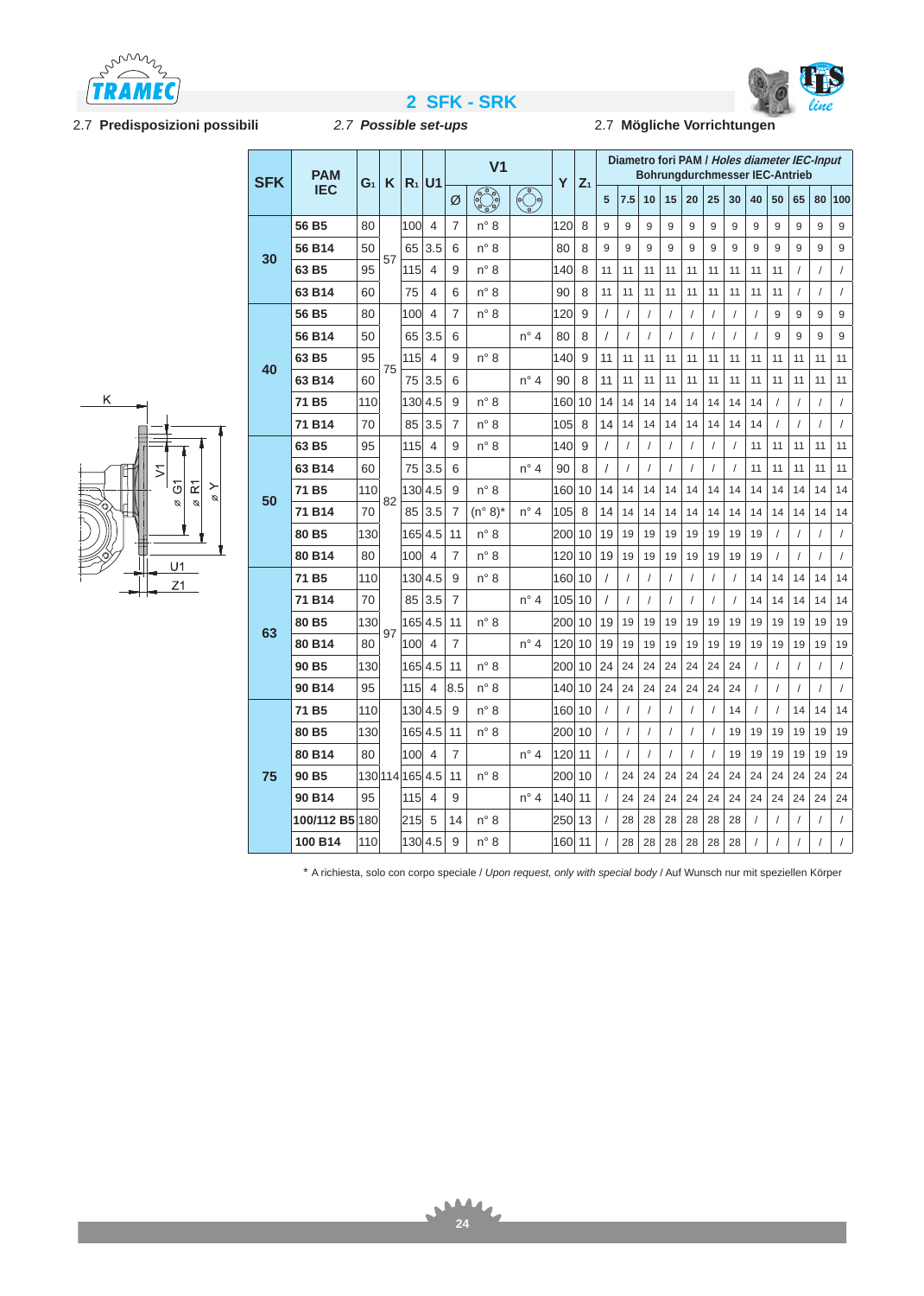



b1

# 2.8 **Dimensioni** *2.8 Dimensions* 2.8 **Abmessungen**







|            | M <sub>1</sub> |                | Ξ1                                                    |                |
|------------|----------------|----------------|-------------------------------------------------------|----------------|
| <b>SRK</b> |                |                | Albero entrata<br><b>Input shaft</b><br>Eingangswelle |                |
|            | d<br>(j6)      | b <sub>1</sub> | t1                                                    | M <sub>1</sub> |
| 30         | 9              | 3              | 10.2                                                  | M4x10          |
| 40         | 11             | 4              | 12.5                                                  | M4x10          |
| 50         | 14             | 5              | 16                                                    | M5x13          |
| 63         | 18             | 6              | 20.5                                                  | M6x16          |
| 75         | 19             | 6              | 21.5                                                  | M6x16          |





8 (8)

31.3 (33.3)

**<sup>75</sup> <sup>28</sup>** (30)







d







|                          | <b>A, B, V</b>                                    |              |     |                |             |    |              |     |      |      |     |    |    |              |       |
|--------------------------|---------------------------------------------------|--------------|-----|----------------|-------------|----|--------------|-----|------|------|-----|----|----|--------------|-------|
| <b>SFK</b><br><b>SRK</b> | $\overline{A}$                                    | a            | B   | $\mathbf b$    | $\mathbf c$ | Е  | $\mathbf{f}$ | H   | п    | J    | K   | L  | N  | $\mathbf{s}$ | т     |
| 30                       | 67                                                | $52 \div 40$ | 78  | 66             | 31.5        | 41 | 6.5          | 52  | 31.5 | 37.5 | 57  | 20 | 47 | 5            | 52.5  |
| 40                       | 87                                                | 70           | 100 | $80 \div 88$   | 41          | 51 | 7            | 71  | 40   | 43.5 | 75  | 22 | 64 | 9            | 68.5  |
| 50                       | 115                                               | 85           | 119 | $96 \div 102$  | 49          | 60 | 9            | 85  | 50   | 53.5 | 82  | 30 | 74 | 11           | 82.5  |
| 63                       | 127.5                                             | 95           | 136 | 111            | 60          | 71 | 11           | 100 | 63   | 64   | 97  | 45 | 80 | 12           | 100.5 |
| 75                       | 155.5                                             | 120          | 140 | $112 \div 120$ | 60          | 85 | 11           | 115 | 75   | 78   | 114 | 40 | 98 | 12           | 116.5 |
|                          | $\begin{array}{c}\n\sqrt{144} \\ 25\n\end{array}$ |              |     |                |             |    |              |     |      |      |     |    |    |              |       |
|                          |                                                   |              |     |                |             |    |              |     |      |      |     |    |    |              |       |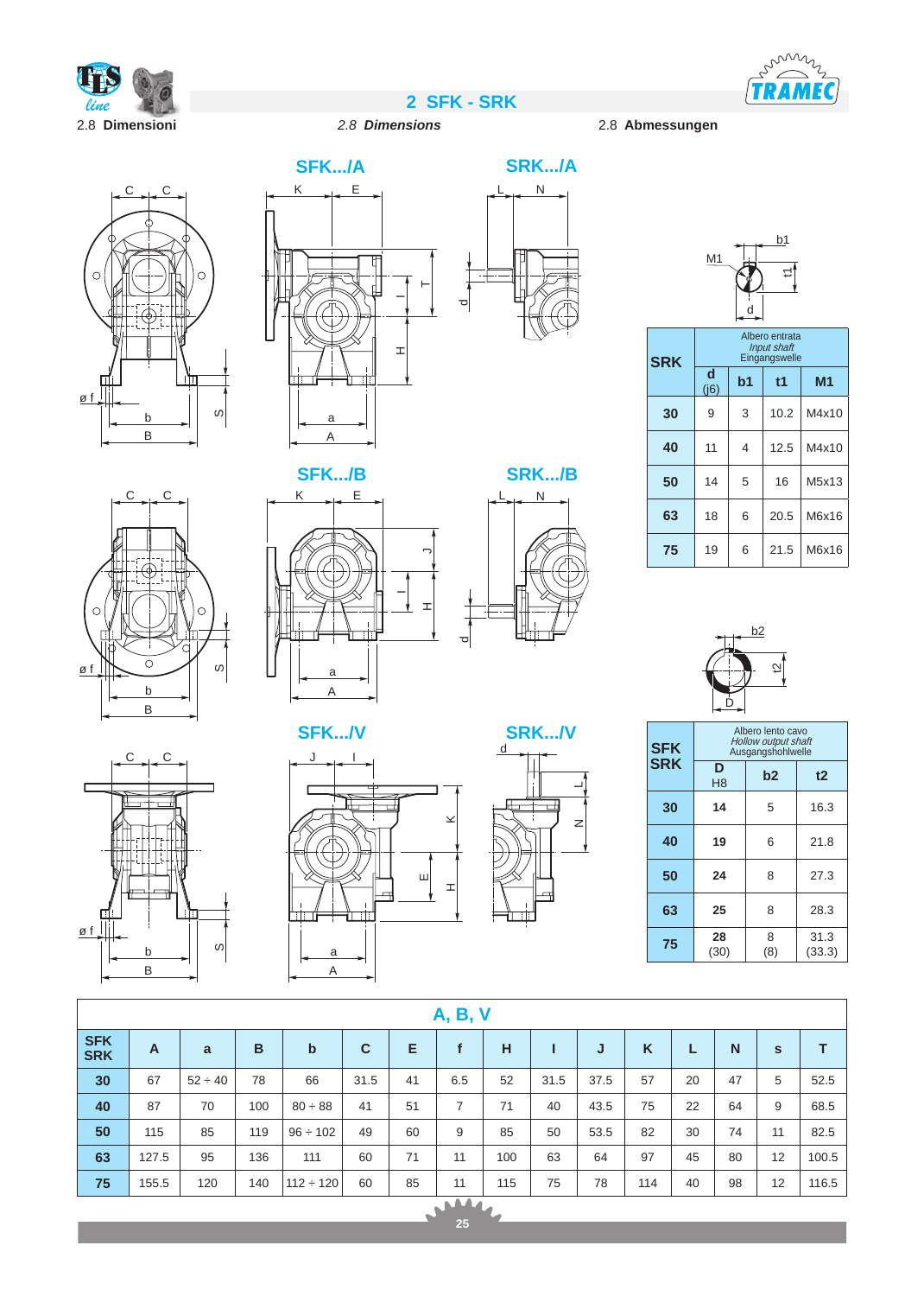



## 2.8 **Dimensioni** *2.8 Dimensions* 2.8 **Abmessungen**





**2 SFK - SRK** *line*



Flangia pendolare / Side cover for shaft mounting / Flansch für Drehmomentstutze



4 Fori / Holes / Bohrungen



\* Vedere dettaglio (SFK - SRK 30/P) *Pls refer to above detail (SFK - SRK 30/P)* Siehe o.g. Einzelheit (SFK - SRK 30/P)

| لغذل<br>Š<br>$\mathbb{R}$                             | - -                      |    | FP <sub>2</sub>   |                   |    |    |
|-------------------------------------------------------|--------------------------|----|-------------------|-------------------|----|----|
| AS.<br>$\overline{\mathscr{S}_{\mathcal{S}^{\circ}}}$ | <b>SFK</b><br><b>SRK</b> | 30 | 40                | 50                | 63 | 75 |
| 8 Fori / Holes / Bohrungen                            | $G_p$ h8                 |    | 50 h <sub>8</sub> | 60 h <sub>8</sub> |    |    |
|                                                       | M                        |    | M6X8.5            | M6X9              |    |    |
|                                                       | $P_p$                    |    | 38                | 46                |    |    |
|                                                       |                          |    |                   |                   |    |    |

**R<sub>p</sub>**  $65$   $75$   $-$ **X** — 2 2 — —

Flangia pendolare speciale / Side special cover for shaft mounting / Flansch für Drehmomentstutze nötig.



Solo per / *Only for* / Nur für **SFK - SRK 40 / F1 SFK - SRK 40 / F2** 4 Fori / Holes / Bohrungen



8 Fori / Holes / Bohrungen Solo per / *Only for* / Nur für **SFK - SRK 63 / F.. SFK - SRK 75 / F..**

| <b>SFK</b><br><b>SRK</b>  | 40                | 63    | 75    |
|---------------------------|-------------------|-------|-------|
| $G_{p h 8}$               | 50 h <sub>8</sub> | 75    | 90    |
| M                         | M6X8.5            | M8x14 | M8x14 |
| $P_p$                     | 38                | 45    | 46    |
| $\mathsf{R}_{\mathsf{p}}$ | 65                | 90    | 110   |
| X                         | 2                 | 10    | 13    |

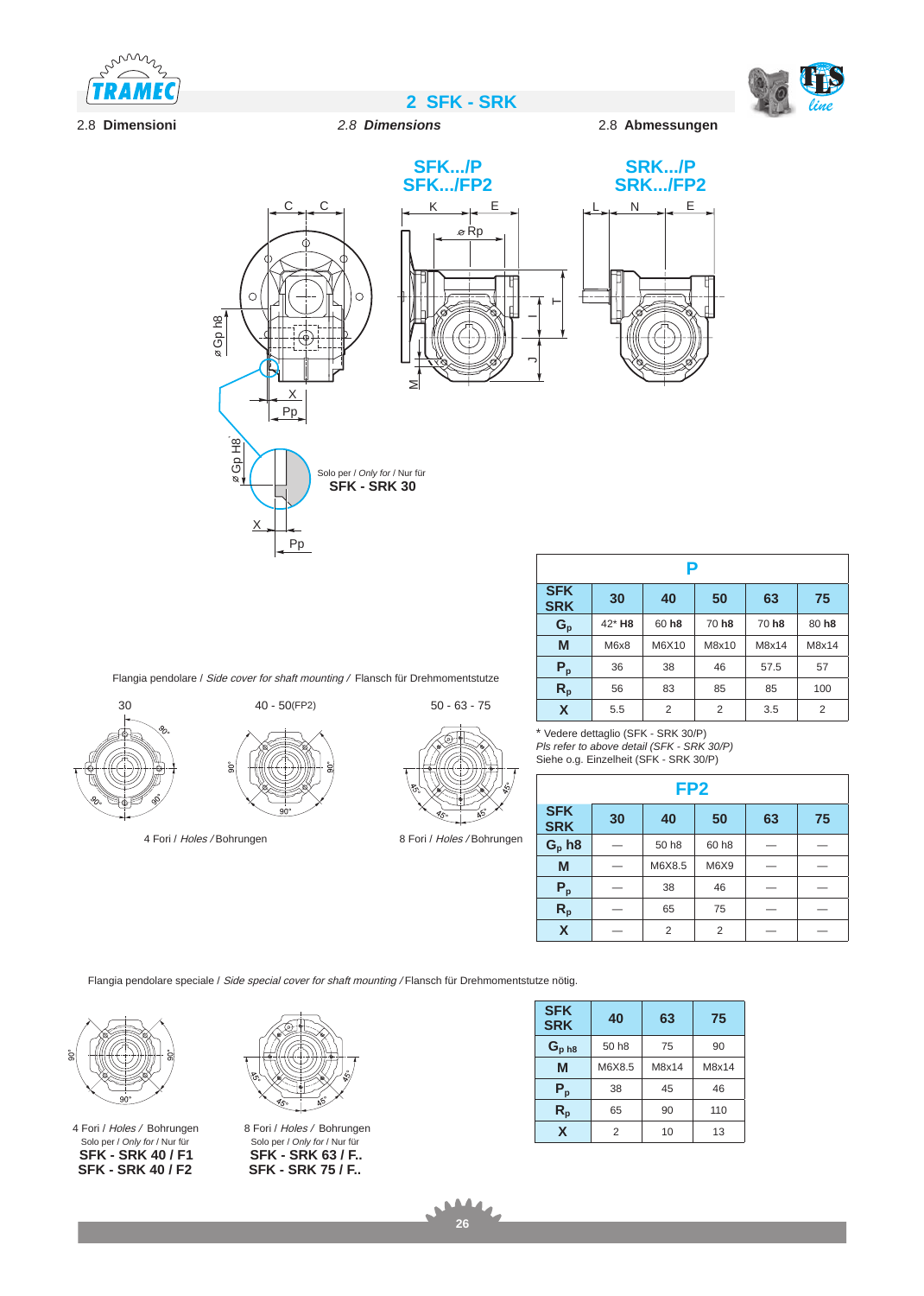

2.8 **Dimensioni** *2.8 Dimensions* 2.8 **Abmessungen**

Flangia uscita / Output flange / Abtriebsflansch





**SFK.../F**



**SRK.../F**



miny  $\overline{\phantom{a}}$ **TRAMEC** 

**Tipo flangia / Type flange / Typ flansch**





| $\sim$ | co<br>ნა | 75             | 63    |                          |       |
|--------|----------|----------------|-------|--------------------------|-------|
| r*     | $E4*$    | $F^*$ - $F1^*$ | $F2*$ | $F2^* - F3^*$<br>$F3A^*$ | $FA*$ |

*by (\*).*

Der Abtriebsflansch darf nur auf das Getriebe Version P montiert werden Für die Flansche mit (\*) ausgezeichnet ist einen Sonderdeckel nötig.

| <b>Tipo flangia</b>      |                                          |              | F   |    |           |      |      |               |                |               |               |      |    |
|--------------------------|------------------------------------------|--------------|-----|----|-----------|------|------|---------------|----------------|---------------|---------------|------|----|
| <b>SFK</b><br><b>SRK</b> | <b>Type flange</b><br><b>Typ flansch</b> | $\mathbf{C}$ | to- |    | G<br>(H8) | P    | Q    | $\mathsf{R}$  | $\mathbf U$    |               | $\odot$       | Ø    | Z  |
| 30                       | F                                        | 31.5         | 71  |    | 40        | 50.5 | 19   | $56 \div 60$  | 3              | $n^{\circ}$ 4 |               | 6.5  | 6  |
|                          | F                                        |              | 140 |    | 95        | 82   | 41   | 115           | 5              | $n^{\circ}$ 4 |               | 9    | 9  |
| 40                       | $F1*$                                    | 41           |     | 85 | 60        | 68.5 | 27.5 | $75 \div 90$  | 4              | $n^{\circ}$ 4 |               | 9    | 8  |
|                          | $F2^*$                                   |              |     | 85 | 60        | 98.5 | 57.5 | $75 \div 90$  | 4              | $n^{\circ}$ 4 |               | 9    | 8  |
|                          | F                                        |              | 160 |    | 110       | 92   | 43   | 130           | 5              |               | $n^{\circ}$ 7 | 11   | 11 |
| 50                       | F1                                       | 49           |     | 94 | 70        | 92.5 | 43.5 | $85 \div 100$ | 5              | $n^{\circ}$ 4 |               | 11   | 10 |
|                          | F <sub>2</sub>                           |              | 125 |    | 70        | 73   | 24   | $90 \div 100$ | 5              | $n^{\circ}$ 4 |               | 10.5 | 10 |
|                          | F <sub>3</sub>                           |              | 125 |    | 70        | 85   | 36   | 90            | 5              | $n^{\circ}$ 4 |               | 10.5 | 10 |
|                          | $F^*$                                    |              | 180 |    | 115       | 116  | 56   | 150           | $\overline{7}$ |               | $n^{\circ}$ 8 | 11   | 12 |
| 63                       | $F1*$                                    | 60           | 180 |    | 115       | 86   | 26   | 150           | 5              |               | $n^{\circ}$ 7 | 11   | 11 |
|                          | $F2^*$                                   |              | 200 |    | 130       | 102  | 42   | 165           | 6              | $n^{\circ}$ 4 |               | 11   | 11 |
|                          | $F^*$                                    |              | 200 |    | 130       | 111  | 51   | 165           | 6              |               | $n^{\circ}$ 7 | 13   | 13 |
|                          | $F1*$                                    |              | 200 |    | 130       | 85   | 25   | 165           | 6              |               | $n^{\circ}$ 7 | 13   | 13 |
|                          | $F2^*$                                   | 60           | 175 |    | 115       | 116  | 56   | 150           | 6              | $n^{\circ}$ 4 |               | 11   | 12 |
| 75                       | $F3*$                                    |              | 175 |    | 115       | 85   | 25   | 150           | 5              | $n^{\circ}$ 4 |               | 11   | 12 |
|                          | $F3A*$                                   |              | 160 |    | 110       | 85   | 25   | 130           | 5              | $n^{\circ}$ 4 |               | 11   | 12 |
|                          | $F4*$                                    |              | 160 |    | 110       | 101  | 41   | 130           | 6              | $n^{\circ}$ 4 |               | 11   | 12 |

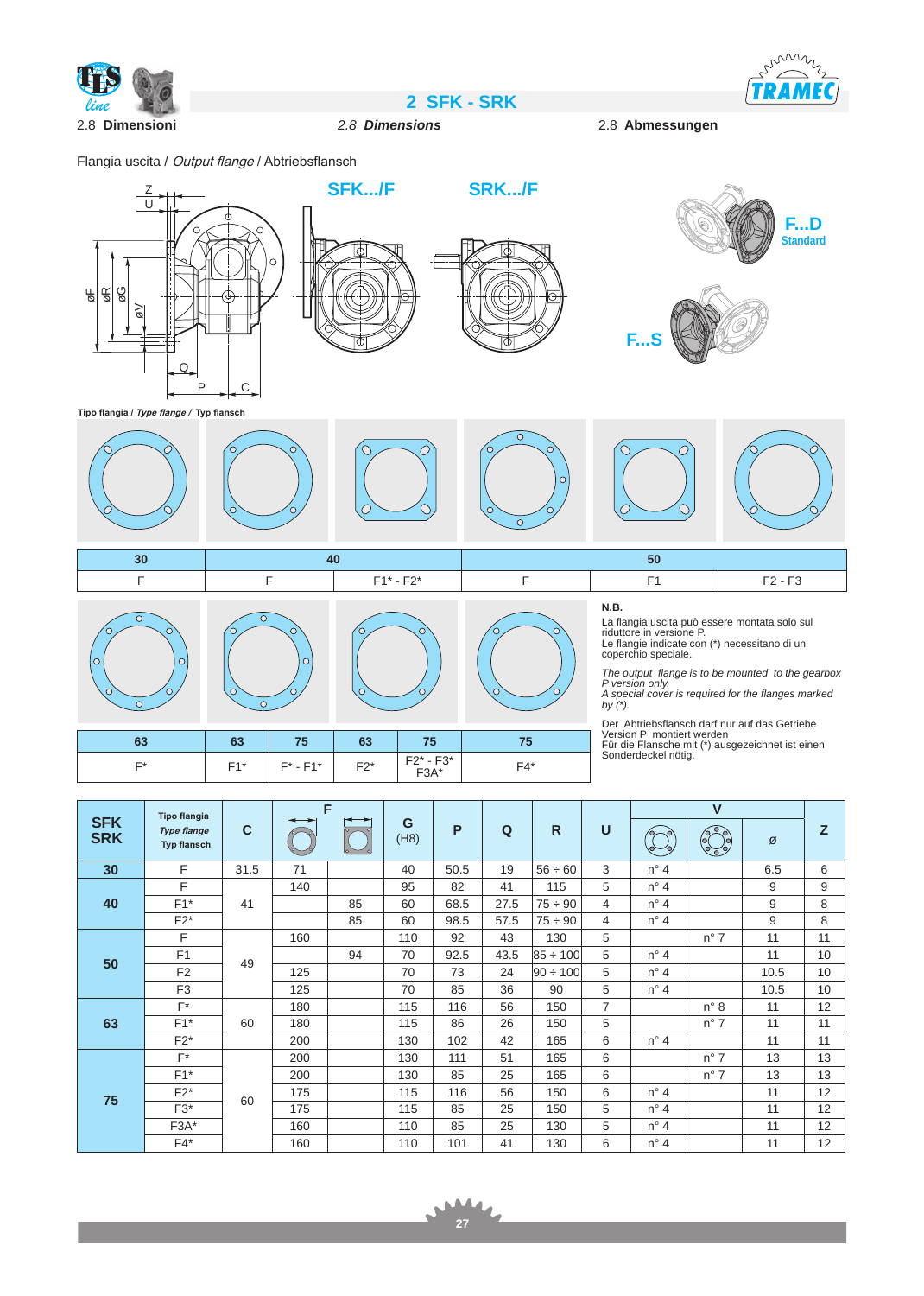





2.9 Accessori 2.10 Accessories

Albero lento semplice / Single output shaft / Standard Abtriebswelle Albero lento doppio / Double output shaft / Doppelte Abtriebswelle





| <b>SFK</b><br><b>SRK</b> | A  | Ab | в   | <b>B</b> <sub>b</sub> | d(h6) | dd1  | e  |       | Lb    | M              | m  | S   | S <sub>b</sub> |
|--------------------------|----|----|-----|-----------------------|-------|------|----|-------|-------|----------------|----|-----|----------------|
| 30                       | 30 | 29 | 62  | 64                    | 14    | 18.5 | 20 | 94.5  | 126   | M <sub>6</sub> | 16 | 2.5 | 2.5            |
| 40                       | 40 | 39 | 77  | 83.2                  | 19    | 24.5 | 30 | 120   | 165.2 | M <sub>6</sub> | 16 | 3   | 3              |
| 50                       | 50 | 49 | 90  | 99.2                  | 24    | 29.5 | 40 | 143.5 | 201.7 | M <sub>8</sub> | 22 | 3.5 | 3.5            |
| 63                       | 60 | 59 | 119 | 121.2                 | 25    | 29.5 | 50 | 183   | 244.2 | M <sub>8</sub> | 22 | 4   | $\overline{4}$ |
| 75                       | 60 | 59 | 119 | 121.5                 | 28    | 34.5 | 50 | 183   | 244.5 | M <sub>8</sub> | 22 | 4   | $\overline{4}$ |

|  | <b>BR1</b> Senza boccola / Without bush / Ohne Büchse |  |  |
|--|-------------------------------------------------------|--|--|
|  |                                                       |  |  |

| <b>SFK</b><br><b>SRK</b>                 | a   | b    | D <sub>1</sub> |    | $E$   H1 | K1    | $_{\rm Lt}$    | O              | S <sub>1</sub> | S <sub>2</sub> |
|------------------------------------------|-----|------|----------------|----|----------|-------|----------------|----------------|----------------|----------------|
| 30                                       | 70  | 34.5 | 42             | 56 | 9        | 36    | 119.5          | $\overline{7}$ |                | $\overline{4}$ |
| 40                                       | 90  | 50   | 60             | 83 | 10       | 38    | 165            | 7              |                | 4              |
| 50                                       | 100 | 55   | 70             | 85 | 10       | 46    | 180            | 9              |                | 4              |
| 63                                       | 150 | 53   | 70             | 85 | 10       | 57.5  | 230            | 9              |                | 6              |
| 75                                       |     |      |                |    |          |       |                |                |                |                |
| BR2 Con boccola / With bush / Mit Büchse |     |      |                |    |          |       |                |                |                |                |
| <b>SFK</b><br><b>SRK</b>                 | a   | b    | D <sub>1</sub> | E. |          | H2 K2 | L <sub>t</sub> | O              | S <sub>1</sub> | S <sub>2</sub> |

| <b>SRK</b> | $\mathbf{a}$ | IJ |    |     |    | <u>E HIZHNA ER</u> |     | ັບ | .  | .JZ |
|------------|--------------|----|----|-----|----|--------------------|-----|----|----|-----|
| 30         |              |    |    |     |    |                    |     |    |    |     |
| 40         | 90           | 50 | 60 | 83  | 8  | 33                 | 165 |    | 14 | 4   |
| 50         | 100          | 50 | 70 | 85  | 10 | $40.5$   180       |     | 9  | 14 | 4   |
| 63         | 150          | 53 | 70 | 85  | 10 | $50.5$   230       |     | 9  | 20 | 6   |
| 75         | 150          | 62 | 80 | 100 | 10 | 50                 | 240 | 9  | 20 | 6   |

Braccio di reazione / Torque arm / Drehmomentstütze

d3

 $\mathfrak{B}$ 

 $b3$ 









| <b>SFK</b> | $d3$ ( $ 6$ ) |    | M <sub>3</sub> | N <sub>3</sub> | b3             | t3   |  |
|------------|---------------|----|----------------|----------------|----------------|------|--|
| 30         | 9             | 15 | M4x10          | 42.5           | 3              | 10.2 |  |
| 40         | 11            | 20 | M4x12          | 52.5           | $\overline{4}$ | 12.5 |  |
| 50         | 14            | 25 | M5x13          | 62.5           | 5              | 16   |  |
| 63         | 19            | 30 | M8x20          | 72.5           | 6              | 21.5 |  |
| 75         | 24            | 40 | M8x20          | 89             | 8              | 27   |  |

**Opzioni disponibili:**

Cuscinetti a rulli conici corona

# *Available options:*



**28**

d

**S.e.A.**

*Additional input (double extended input shaft)*



Zusatzantrieb (beidseitige Welle)



| <b>SRK</b><br>$d3$ ( $ 6$ ) |    | L <sub>3</sub> | M <sub>3</sub> | N <sub>3</sub> | b3             | t3   |  |
|-----------------------------|----|----------------|----------------|----------------|----------------|------|--|
| 30                          | 9  | 20             | M4x10          | 42.5           | 3              | 10.2 |  |
| 40                          | 11 | 22             | M4x10          | 52.5           | $\overline{4}$ | 12.5 |  |
| 50                          | 14 | 30             | M5x13          | 62.5           | 5              | 16   |  |
| 63                          | 18 | 45             | M6x16          | 72.5           | 6              | 20.5 |  |
| 75                          | 19 | 40             | M6x16          | 89             | 6              | 21.5 |  |

**Auf Anfrage ist folgendes Zubehör erhältlich:** Kegelrollenlager für Schneckenrad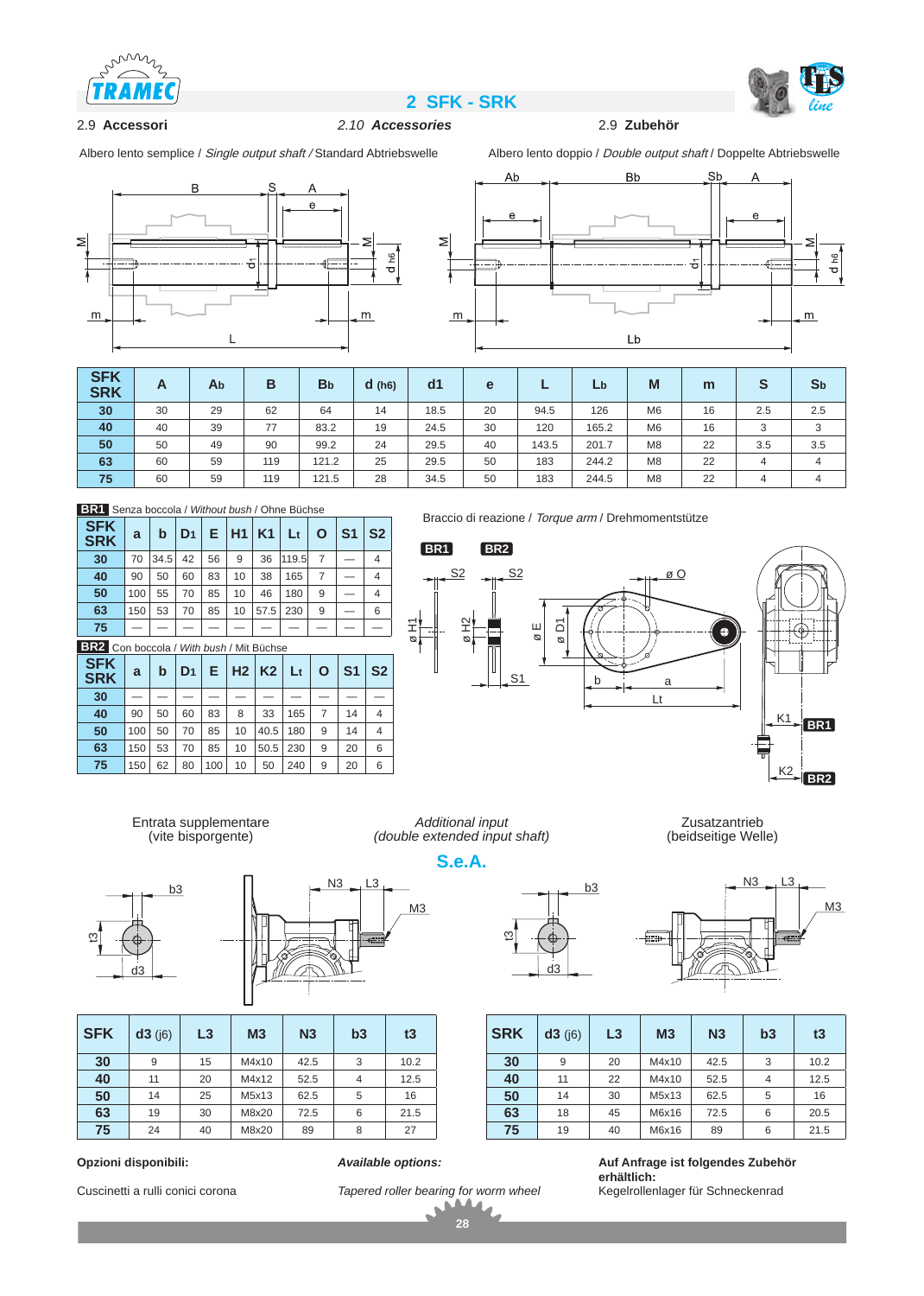

### 2.10 **Limitatore di coppia cavo passante**

Il limitatore di coppia viene consigliato in tutte quelle applicazioni che richiedono una limitazione sulla coppia trasmissibile per proteggere l'impianto e/o preservare il riduttore evitando sovraccarichi o urti indesiderati quanto inaspettati.

È un dispositivo con albero dotato di cavo passante, con funzionamento a frizione, ed è integrato al riduttore, presentando un ingombro limitato.

Concepito per lavorare a bagno d'olio, il dispositivo risulta affidabile nel tempo ed è esente da usura se non viene mantenuto in condizioni prolungate di slittamento (condizione che si verifica quando la coppia presenta valori superiori a quelli di taratura).

La taratura è facilmente regolabile dall'esterno attraverso il serraggio di una ghiera autobloccante che porta a compres- sione le 4 molle a tazza disposte tra loro in serie.

Il dispositivo non consente:

- l'impiego di cuscinetti a rulli conici
- in uscita
- funzionamento prolungato in condizioni di slittamento.

Nella tabella seguente vengono riportati i valori delle coppie di slittamento M<sub>2S</sub> in funzione del n° di giri della ghiera.

I valori di taratura presentano una tolleranza del ±10% e si riferiscono ad una condizione statica.

In condizioni dinamiche è da notare che la coppia di slittamento assume valori diversi a seconda del tipo e/o modalità in cui si verifica il sovraccarico: con valori maggiori in caso di carico uniformemente crescente rispetto a volori più contenuti in seguito al verificarsi di picchi improvvisi di carico.

**NOTA:** quando si supera il valore di taratura si ha slittamento. Il coefficiente di attrito tra le superfici di contatto da statico diventa dinamico e la coppia trasmessa cala del 30% circa.

E' quindi opportuno prevedere uno stop per poter ripartire al valore di taratura iniziale.

E' importante notare che la coppia di slittamento non resta sempre la medesima durante tutta la vita del limitatore.

Tende infatti a diminuire in rapporto al numero e alla durata degli slittamenti che, rodando le superfici di contatto, ne aumentano il rendimento.

È quindi opportuno verificare periodicamente, soprattutto durante la fase di rodaggio, la taratura del dispositivo.

Là dove sia richiesto un errore più contenuto nella taratura, è necessario testare la coppia trasmissibile sull'impianto.

Il dispositivo viene consegnato tarato alla coppia riportata a catalogo  $T_{2M}$  salvo diversa indicazione espressa in fase di ordinazione.

# *line* **2 SFK - SRK**

### *2.10 Torque limiter with through hollow shaft*

*The use of a torque limiter is advisable when the application requires the limitation of the transmissible torque to safeguard the plant and/or the gearbox from unexpected or undesired overloads.* 

*The torque limiter is equipped with a through hollow shaft and a friction clutch. It is integrated in the gearbox, therefore space requirement is limited.* 

*Designed to be working in oil bath, the device is reliable over time and is not subject to wear unless in case of operation with prolonged slipping (it occurs when the torque values are higher than the calibration values).* 

*Calibration can be easily adjusted from outside by tightening of the self-locking ring nut, which causes the compression of the 4 Belleville washers arranged in series.*

*The device does not go together with:*

- *the use of tapered roller bearings at output*
- *prolonged operation under slipping conditions*

*The following table shows the values of M2S slipping torques depending on the number of revolutions of the ring nut. Calibration values feature a ±10% toler-*

*ance and refer to static conditions. Under dynamic conditions the values of* 

*the slipping torque will change according to the type of overload: the values are higher if the load increase is uniform; the values are lower if sudden load peaks occur.*

*NOTE: Slipping occurs when the setting values are exceeded.* 

*The friction coefficient between the contact surfaces from static becomes dynamic and the transmitted torque is approx. 30% lower.* 

*It is advisable to have a stop first in order to have a restart based on the initial setting value.* 

### 2.10 **Drehmomentenbegrenzer mit durchgehender Hohlwelle**

Die Anwendung eines Drehmoment-<br>begrenzers wird empfohlen, um die empfohlen, um die Anlage und/oder das Getriebe gegen ungewünschte und unerwartete Überbelastungen zu schützen.

Es handelt sich um eine Vorrichtung mit einer durchgehenden Hohlwelle.

Er ist in dem Getriebe integriert, d.h. der Raumbedarf ist klein. Der Begrenzer wurde für Betrieb in einem Ölbad entworfen. Er ist zuverlässig und verschleißfrei (nur im Falle eines dauerhaften Rutschens entsteht Verschleiß, hier ist das Drehmoment größer als der eingestellte Eichwert).

Die Eichung kann mühelos von aussen durch das Anziehen einer selbstsperrenden Mutter ausgeführt werden, dadurch wird der Druck auf die 4 wechselseitig angeordneten Tellerfedern erhöht.

Die Vorrichtung sieht das folgende nicht vor:

- die Verwendung von Kegelrollenlager am Abtrieb
- Längerer Rutschbetrieb

Die nachstehende Tabelle zeigt die Werte der Rutschmomente M<sub>2S</sub> abhängig von der Anzahl der Umdrehungen der Mutter. Die Eichwerte weisen ±10% Toleranz auf und beziehen sich auf statische Bedingungen.

Unter dynamischen Bedingungen hat das Rutschmoment verschiedene Werte je nach Art der Überbelastung. Die Werte sind höher, wenn die Belastung gleichmäßig zunimmt; sie sind niedriger im Falle von plötzlichen Belastungsspitzen.

**BEMERKUNG:** Rutschen tritt auf, wenn die eingestellten Werte überschritten werden. Der Reibungsfaktor zwischen den Berüehrungsflächen wird dynamisch anstatt statisch und das übertragene Drehmoment sinkt um ca. 30%.

Es ist daher ratsam, vor dem erneuten Anfahren anzuhalten, um die ursprünglichen Drehmomentwerte zu erreichen.

*It is important to note that the slipping torque is not the same for the whole life of the torque limiter.* 

*It usually decreases in connection with the numbers and the duration of the slipping which because of the surfaces' lapping will increase the efficiency.*

*For this reason it is advisable to check the calibration of the device at regular intervals, specially during the running-in period.* 

*Should a smaller calibration error be required, it is necessary to test the transmissible torque on the plant.*

*The device is supplied already calibrated at the torque reported in the catalogue T2M, unless otherwise specified in the order.* 

Es ist wichtig zu beachten, dass das Rutschmoment über die gesamte Lebensdauer der Rutschkupplung nicht konstant bleibt, sondern üblicherweise in Verbindung mit längeren Rutschzyklen aufgrund der eingelaufenen Berührungsflächen abnimmt.

Deswegen ist es ratsam, die Eichung der Vorrichtung besonders während der Einlaufzeit zu prüfen.

Falls ein niedrigerer Eichfehler gewünscht ist, sollte das übertragbare Drehmoment auf der Anlage getestet werden.

Wenn die Vorrichtung geliefert wird, ist sie schon auf das im Katalog T<sub>2M</sub> angegebenen Drehmoment geeicht, ausser wenn es in der Bestellung anders angegebene wird.

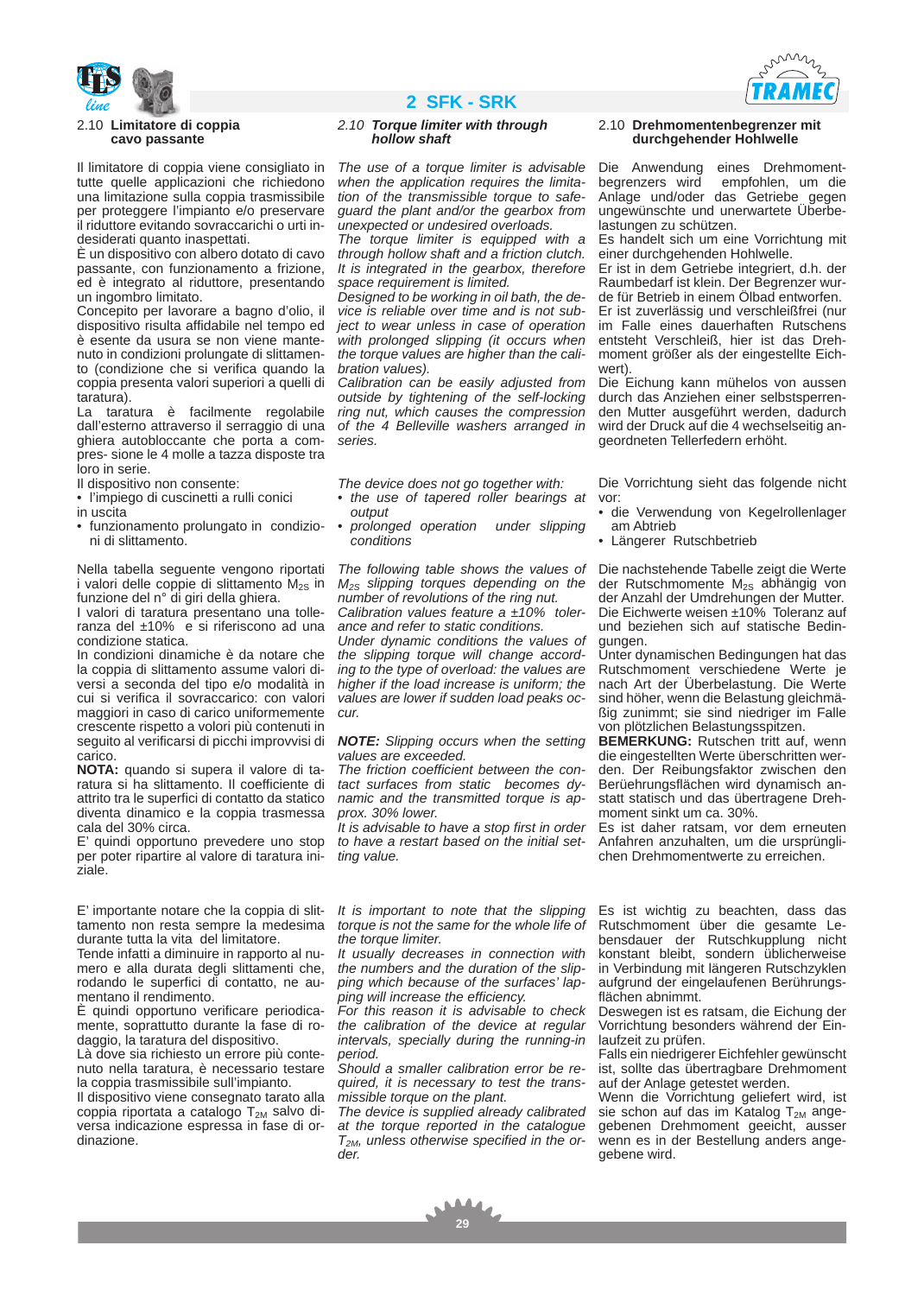





2.10 **Limitatore di coppia cavo passante**

# *2.10 Torque limiter with through hollow shaft*

2.10 **Drehmomentenbegrenzer mit durchgehender Hohlwelle**



| <b>SFK</b><br><b>SRK</b>                     | C        | <b>CL</b> | Ct  | D(H8)   | M            | G       |  |  |  |  |  |
|----------------------------------------------|----------|-----------|-----|---------|--------------|---------|--|--|--|--|--|
| 30                                           | 31.5     | 55.5      | 87  | 14      | 50x25.4x1.25 | M25X1.5 |  |  |  |  |  |
| 40                                           | 67<br>41 |           | 108 | 19      | 56x30.5x1.5  | M30X1.5 |  |  |  |  |  |
| 50                                           | 49       | 79        | 128 | 24      | 45x40.5x2    | M40X1.5 |  |  |  |  |  |
| 63                                           | 60       | 97        | 157 | 25      | 71x40.5x2    | M40X1.5 |  |  |  |  |  |
| 75                                           | 60       | 100       | 160 | 28 (30) | 90x51x2.7    | M50X1.5 |  |  |  |  |  |
| $( ) A$ richiesta / On request / Auf Anfrage |          |           |     |         |              |         |  |  |  |  |  |

( ) A richiesta / *On request* / Auf Anfrage

Nella versione con limitatore non è prevista la fornitura degli alberi lenti.

Il dispositivo viene consegnato tarato alla coppia riportata a catalogo  $T_{2M}$  salvo diversa indicazione espressa in fase di ordinazione.

*The version with torque limiter is supplied without output shafts.* 

*The device is supplied already calibrated*  at the torque reported in the catalogue  $T_{2M}$ , *unless otherwise specified in the order.*

Die Version mit Drehmomentbegrenzer wird ohne Abtriebswellen geliefert. Wenn die Vorrichtung geliefert wird, ist sie schon auf das im Katalog mit  $T_{2M}$  angegebene Drehmoment geeicht, ausser wenn es in der Bestellung anders angegeben wird.

| <b>SFK</b><br>SRK | $N^{\circ}$ . giri della ghiera di regolazione / $N^{\circ}$ . revolutions of ring nut / Nr. Umdrehungen der Mutter |     |     |     |     |     |      |      |      |     |      |      |      |     |      |      |
|-------------------|---------------------------------------------------------------------------------------------------------------------|-----|-----|-----|-----|-----|------|------|------|-----|------|------|------|-----|------|------|
|                   | 3/4                                                                                                                 |     | 1/4 | 1/2 | 3/4 | 2   | 21/4 | 21/2 | 23/4 | 3   | 31/4 | 31/2 | 33/4 | 4   | 41/4 | 41/2 |
|                   | $M_{2S}$ [Nm]                                                                                                       |     |     |     |     |     |      |      |      |     |      |      |      |     |      |      |
| 30                |                                                                                                                     | 15  | 18  | 22  | 27  | 32  |      |      |      |     |      |      |      |     |      |      |
| 40                | 23                                                                                                                  | 30  | 35  | 40  | 45  | 50  | 60   |      |      |     |      |      |      |     |      |      |
| 50                |                                                                                                                     | 45  | 60  | 70  | 80  | 90  | 100  | 110  |      |     |      |      |      |     |      |      |
| 63                |                                                                                                                     |     | 80  | 90  | 100 | 110 | 120  | 130  | 140  | 150 | 160  | 170  | 180  | 190 | 200  |      |
| 75                |                                                                                                                     | 140 | 160 | 180 | 200 | 220 | 240  | 260  | 280  | 300 |      |      |      |     |      |      |

Disposizione delle molle *Washers' arrangement* Lage der Feder



**IN SERIE** (min. coppia, max. sensibilità) *SERIES (min. torque, max sensitivity)* **SERIE** (min. Moment, max. Empfindlichkeit)

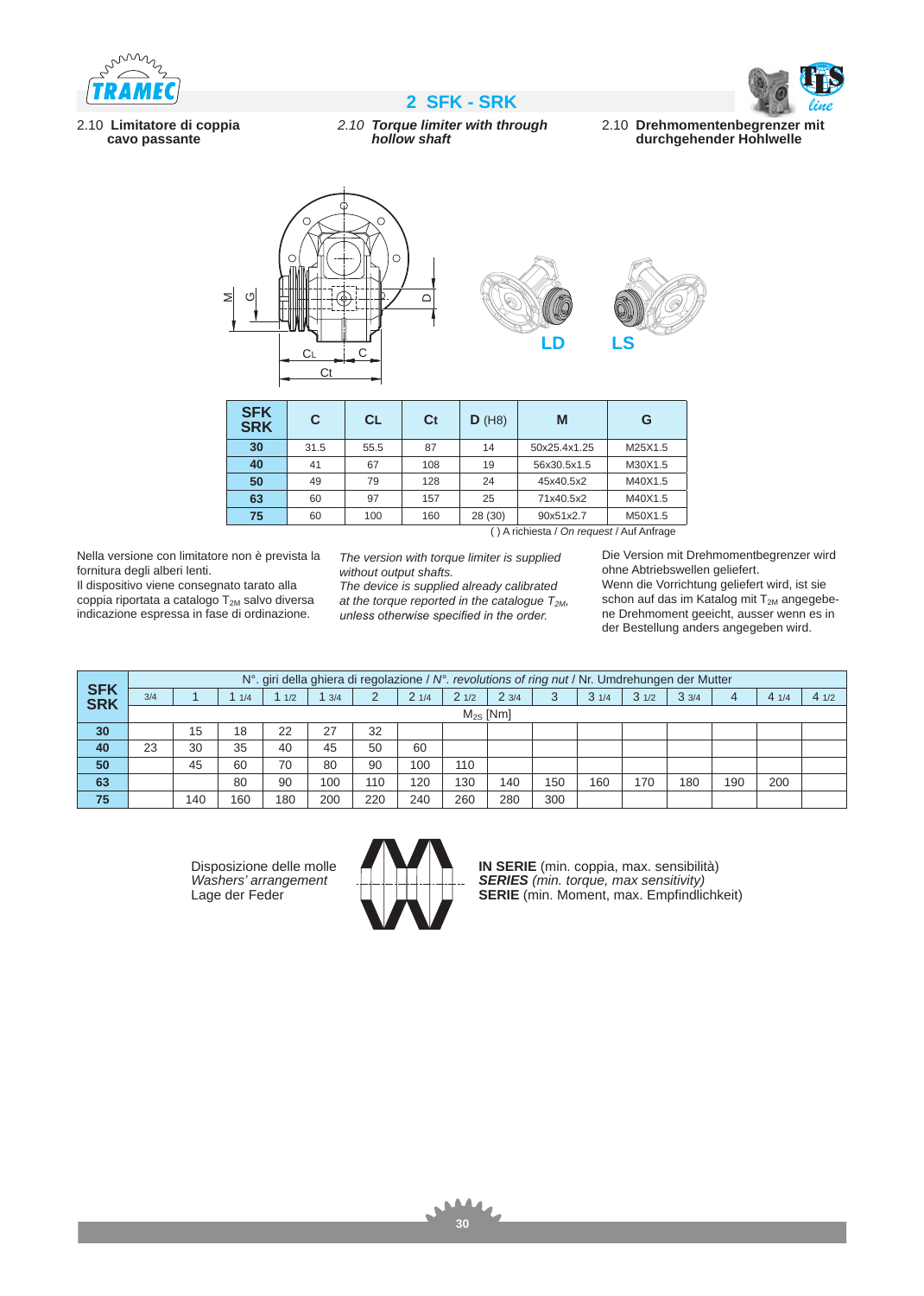

| <b>SFK</b><br><b>SRK</b> | <b>IEC</b> |                     | Cuscinetti / Bearings / Lager | Anelli di tenuta / Oilseals<br>Oldichtungen |                    |                               |          | Cappellotto<br>Closed oil seal<br>Geschlossene<br>Öldichtung |                            |         |        |
|--------------------------|------------|---------------------|-------------------------------|---------------------------------------------|--------------------|-------------------------------|----------|--------------------------------------------------------------|----------------------------|---------|--------|
|                          |            | 94.01               | 94.02                         |                                             | 94.03              | 94.04                         | 95.01    | 95.02                                                        | 95.03                      | 95.04   | 95.26  |
| 30                       | 56         | 61804 (20x32x7)     | 6000                          | 6005                                        | *32005             | 6201                          | 20/32/7  |                                                              | 10/26/7 25/40/7 12/32/7    |         | ø 26x7 |
|                          | 63         | 61804 (20x32x7)     | 10x26x8                       | 25x47x12                                    | 25x47x15           | 12x32x10                      | 20/32/7  |                                                              |                            |         |        |
|                          | 56         | (17x47x14)<br>6303  |                               |                                             | *32006<br>30x55x17 | 6303<br>17x47x14              | 17/47/7  |                                                              |                            | 17/47/7 |        |
| 40                       | 63         | 6204<br>(20x47x14)  | 6201<br>12x32x10              | 6006<br>30x55x13                            |                    |                               | 20/47/7  | 12/32/7                                                      | 30/47/7<br>$(30/45/8)^{1}$ |         | Ø 32x7 |
|                          | 71         | 6005<br>(25x47x12)  |                               |                                             |                    |                               | 25/47/7  |                                                              |                            |         |        |
|                          | 63         | 6204<br>(20x47x14)  |                               | 6008<br>40x68x15                            | *32008<br>40x68x19 | 6204<br>20x47x14              | 20/47/7  | 17/40/7                                                      | 40/62/8<br>$(40/56/8)^{1}$ | 20/47/7 | ø 40x7 |
| 50                       | 71         | 6005<br>(25x47x12)  | 6203<br>17x40x12              |                                             |                    |                               | 25/47/7  |                                                              |                            |         |        |
|                          | 80         | 6006<br>(30x55x13)  |                               |                                             |                    |                               | 30/55/7  |                                                              |                            |         |        |
|                          | 71         | 30305 (25x62x18.25) |                               |                                             |                    | 30305<br>40x68x19 25x62x18.25 | 25/62/7  |                                                              |                            |         | ø 47x7 |
| 63                       | 80         | 30206 (30x62x17.25) | 30204<br>20x47x15.25          | 6008<br>40x68x15                            | *32008             |                               | 30/62/7  |                                                              | 20/47/7 40/62/8 25/62/7    |         |        |
|                          | 90         | 32007 (35x62x18)    |                               |                                             |                    |                               | 35/62/7  |                                                              |                            |         |        |
|                          | 71         | 30206 (30x62x17.25) |                               |                                             |                    |                               | 30/62/7  |                                                              |                            |         | ø 52x7 |
| 75                       | 80         | 30206 (30x62x17.25) | 30205                         | 6010                                        | *32010             | 30305                         | 30/62/7  |                                                              | 25/52/7 50/72/8 25/62/7    |         |        |
|                          | 90         | 32007 (35x62x18)    | 25x52x16.25                   | 50x80x16                                    | 50x80x20           | 25x62x18.25                   | 35/62/7  |                                                              |                            |         |        |
|                          | 100/112    | 32008 (40x68x19)    |                               |                                             |                    |                               | 40/68/10 |                                                              |                            |         |        |

1 : solo con flangia FP2 / *only with flange FP2* / Nur mit Flansch für Drehmomentstutze FP2

\* Cuscinetti a rulli conici a richiesta - Tapered roller bearings on request - Auf Wunsch Kegelrollenlager